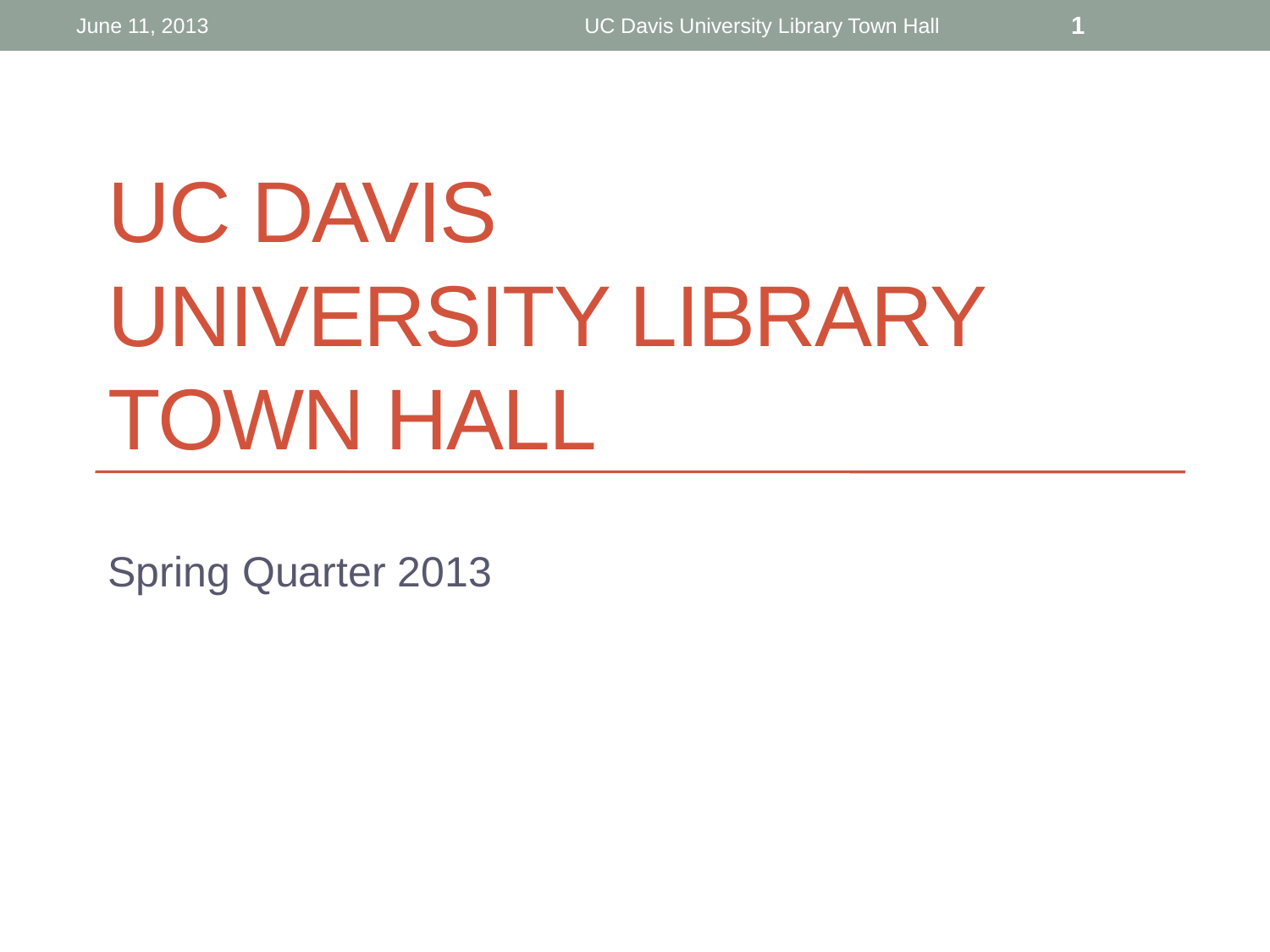## TOWN HALL Webcast

This session is being live Webcast with Adobe Connect

Questions may be asked in person or via Adobe Connect

This session is also being RECORDED and ARCHIVED for future viewing, including the Q&A portion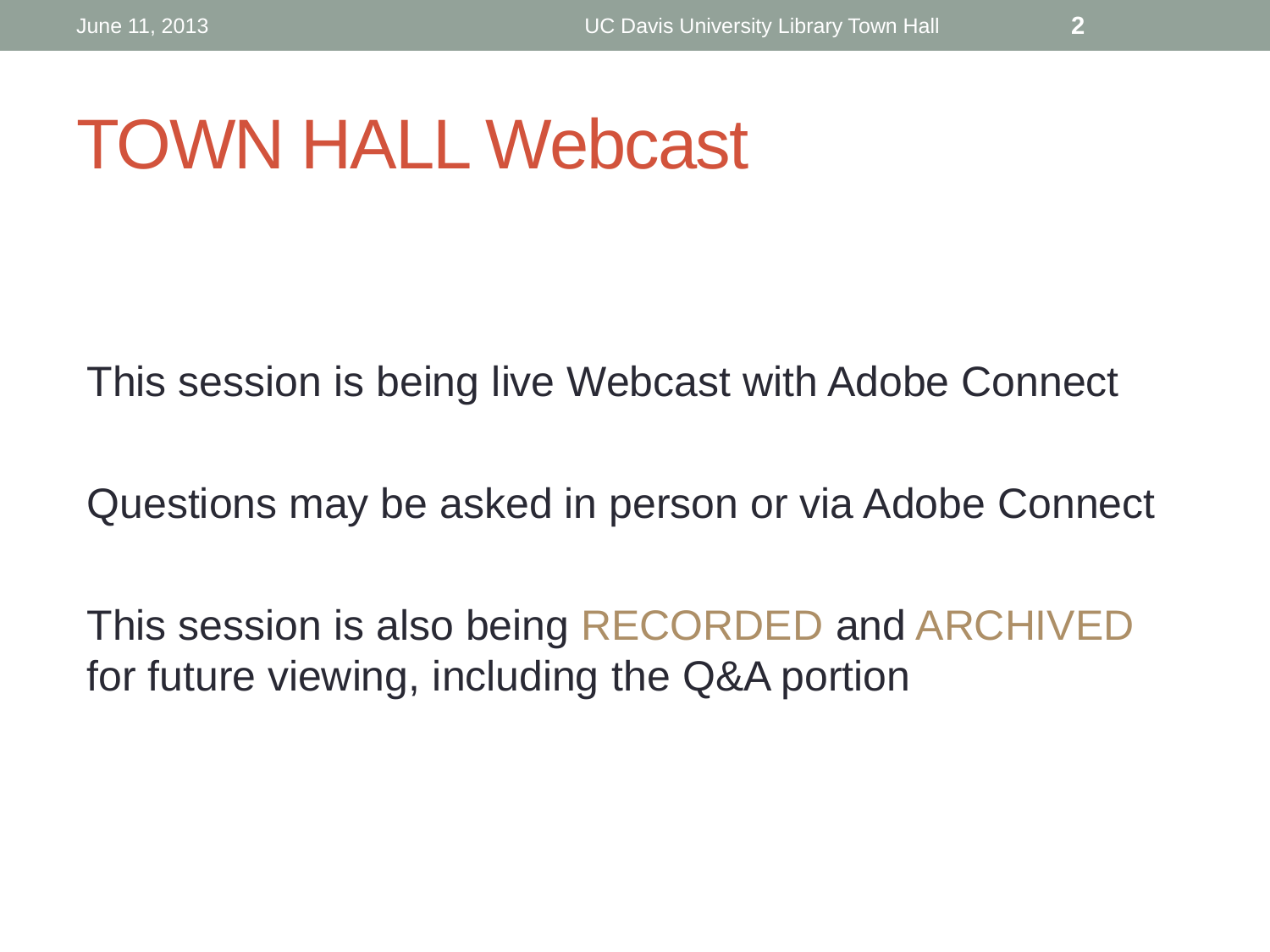

Strategic Plan Update

Proposed New Organizational Design

Beyond Organizational Structure

Implementation Strategy & Next Steps

Q&A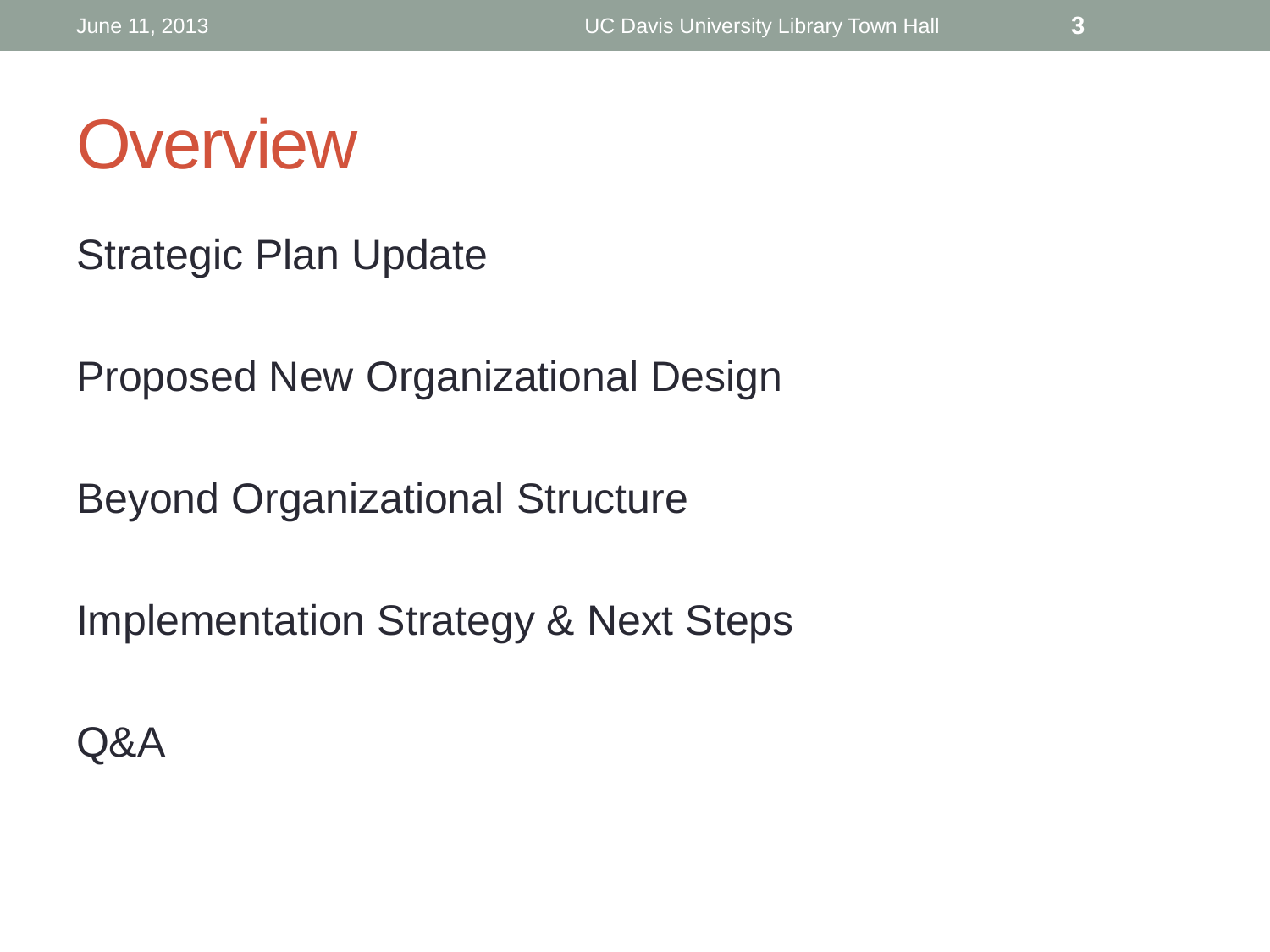# STRATEGIC PLAN UPDATE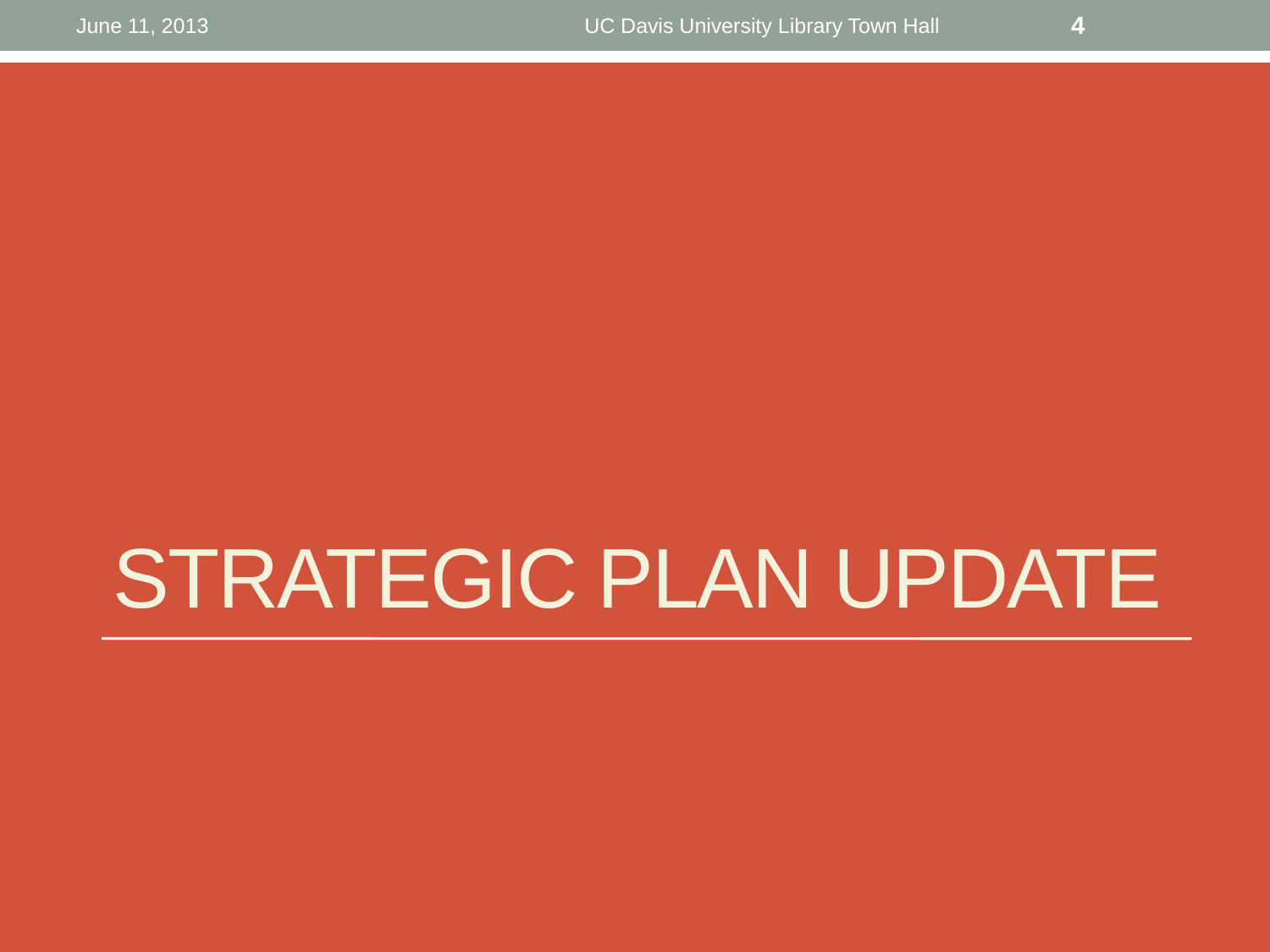# Recap of Strategic Plan Rationale

*A new Strategic Plan for the University Library will* 

- Inform difficult choices and investments going forward
- Help us talk about our work with the community
- Keep us relevant in the future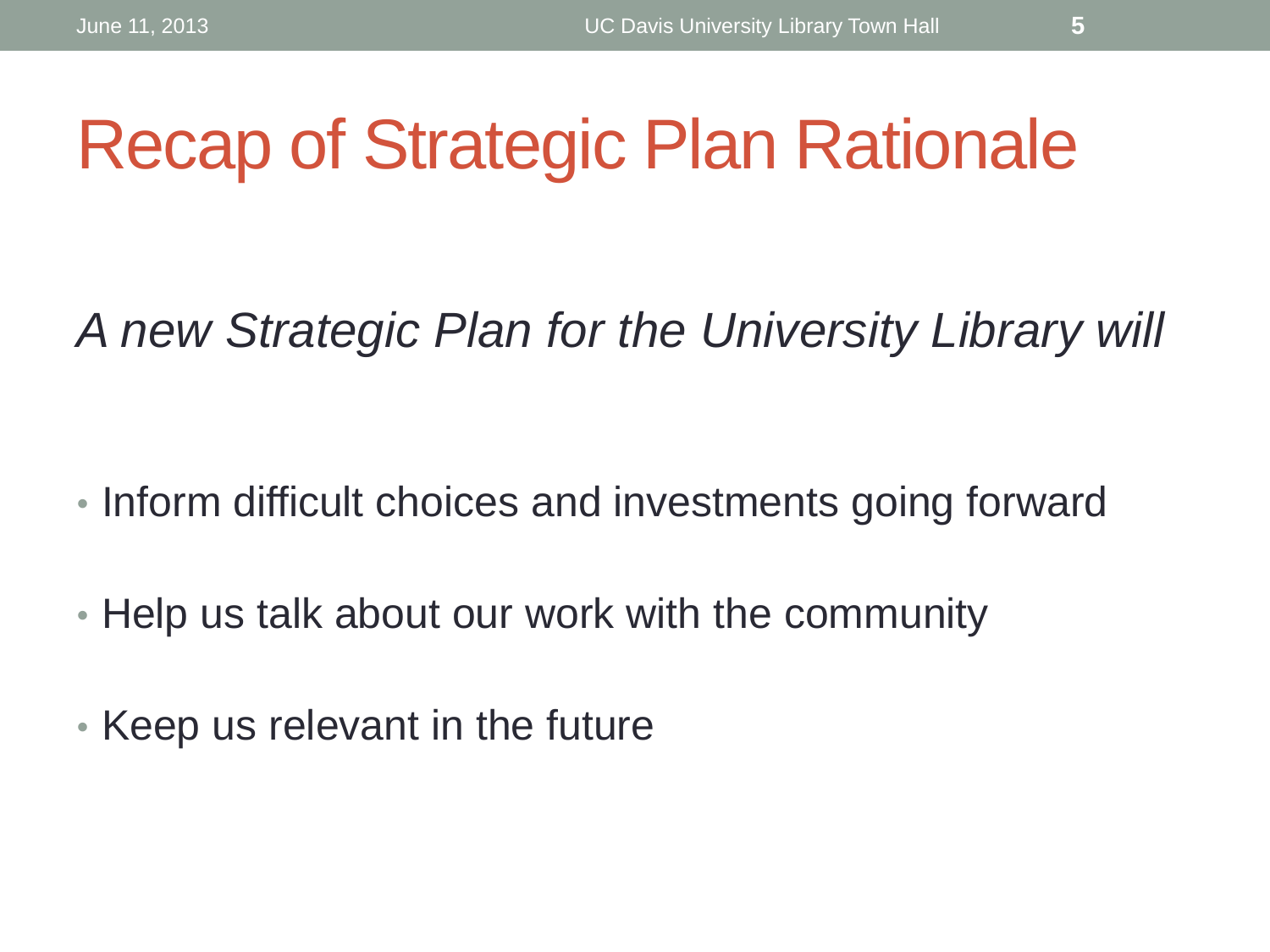# Strategic Plan Review Process

- Discussed with library staff at open meetings
- Presented to University Administration, Academic Senate and Health Science Library Committees, various ad hoc faculty groups
- Sent to library faculty liaisons and department chairs for further distribution and comment
- Announced on Library website, Friday Updates
- Revised based on feedback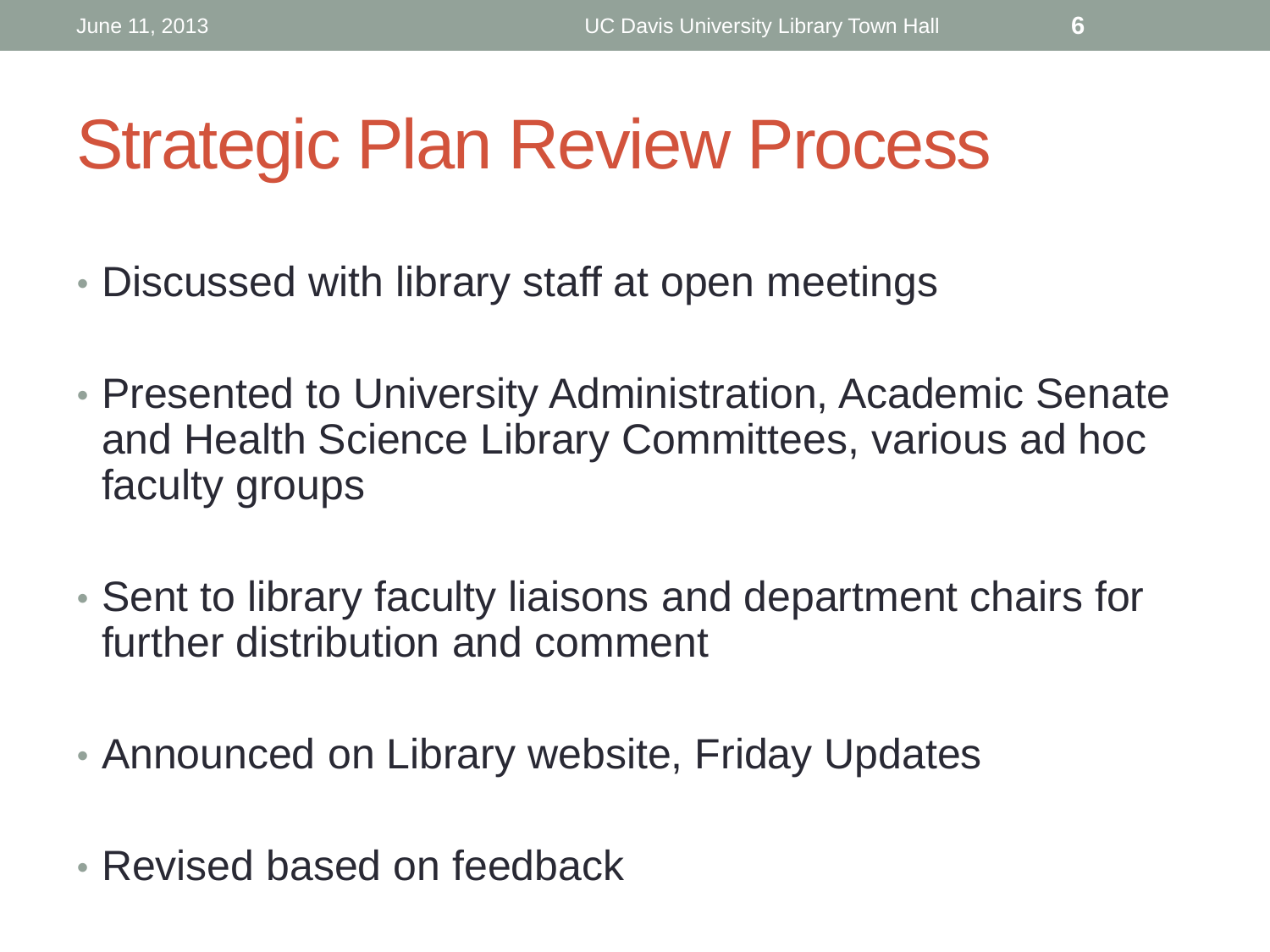

2. Copyright © The Regents of the University of California. Davis campus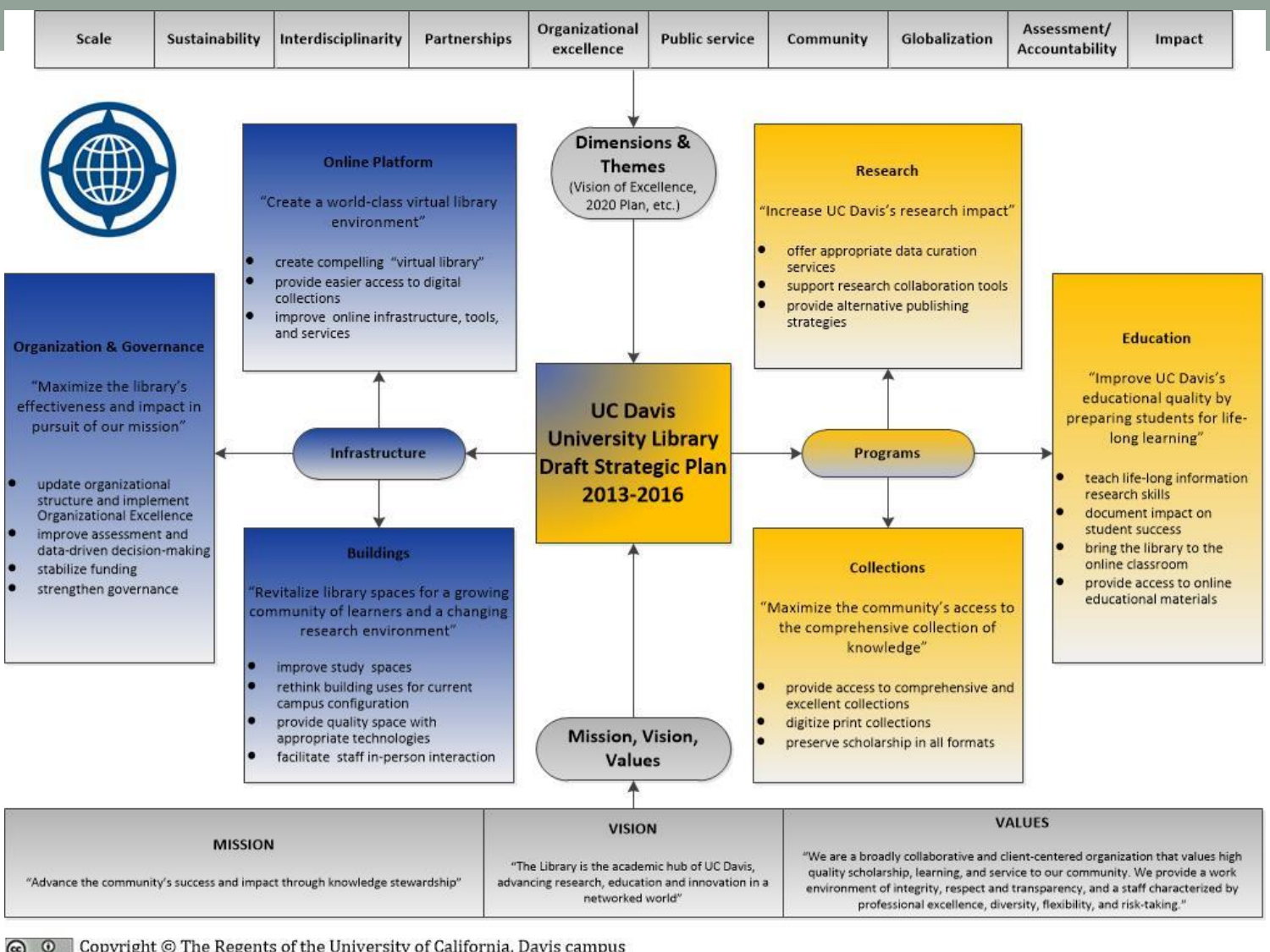# **GOAL 1: Create a world-class virtual library designed for the digital era**

**Subgoal 1:** Develop a compelling "virtual library" experience that incorporates remote, digital resources and accommodates remote, online users.

**Subgoal 2**: Significantly improve the experience and efficiency of our clients' online discovery of, access to, and interaction with our digital collections.

**Subgoal 3**: Partner with the UC Library system and UC Davis technology groups to develop excellent and cost-effective online infrastructure, tools, and services in support of e-research and ecollections.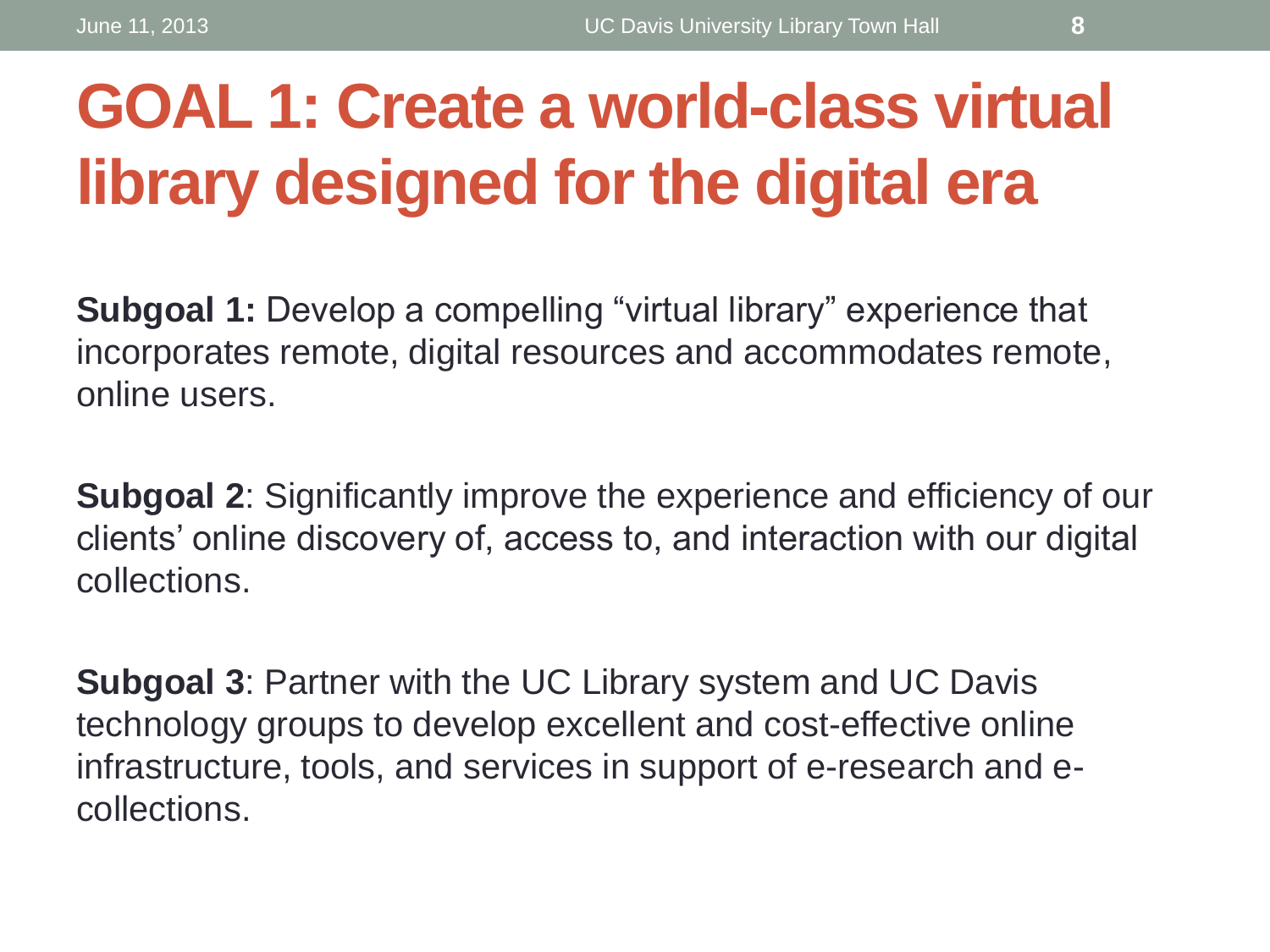# **GOAL 2: Increase UC Davis's research impact**

**Subgoal 1**: Define and develop high quality, scalable research data curation tools and services that help researchers comply with funding requirements, support research reproducibility, and increase the visibility and impact of their work.

**Subgoal 2**: Provide innovative library services that foster research collaborations among faculty, students, and researchers, at UC Davis and beyond.

**Subgoal 3**: Support transformative, sustainable, and high impact publishing strategies for the UC Davis research community, particularly those that encourage open sharing of information and reuse of data.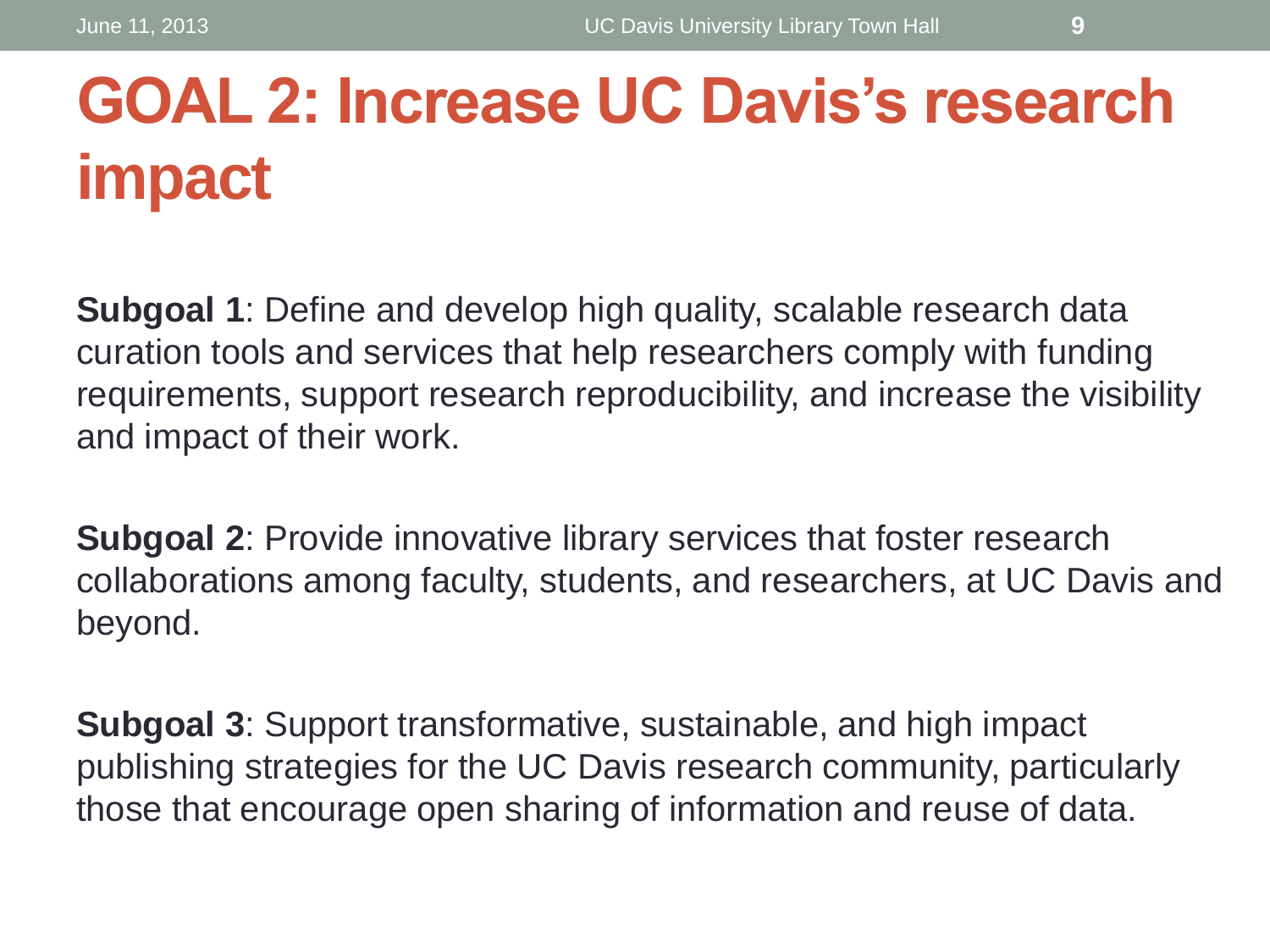# **GOAL 3: Improve UC Davis's educational quality by preparing its students for lifelong learning**

**Subgoal 1**: Develop innovative and compelling approaches to life-long learning of scholarly resource discovery, assessment, and evaluation, especially those leveraging online technologies to address the needs of our increasingly large and diverse population of scholars.

**Subgoal 2**: Identify and implement assessment methods that document the positive impact on student success from using diverse library collections and sophisticated information discovery strategies.

**Subgoal 3**: Partner with UC Davis faculty and academic technology groups to integrate the library's collections and services into the emerging online learning platforms.

**Subgoal 4**: Improve the student learning experience by acquiring high quality and cost effective online teaching materials (e.g. licensed etextbooks and Open Educational Resources).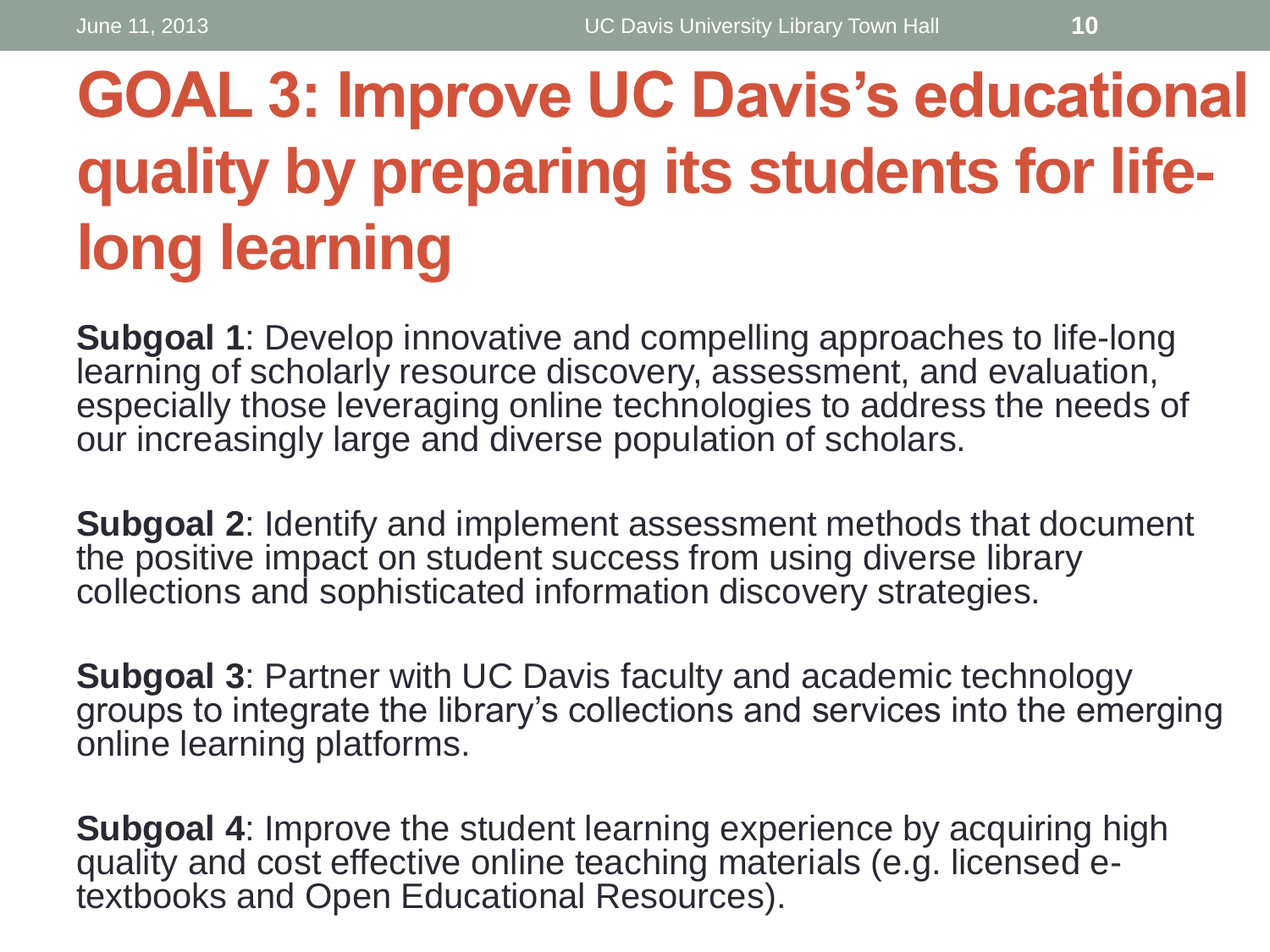# **GOAL 4: Maximize the community's access to the comprehensive collection of knowledge**

**Subgoal 1**: In partnership with the UC Library system and the broader library community, provide outstanding and comprehensive collections that support UC Davis's research, education, and clinical care programs.

**Subgoal 2**: Increase availability of high quality online collections digitized from the UC Davis Library and the UC Library systems' rich print collections and archives.

**Subgoal 3**: Insure that the record of scholarship and research in all formats is preserved for future access.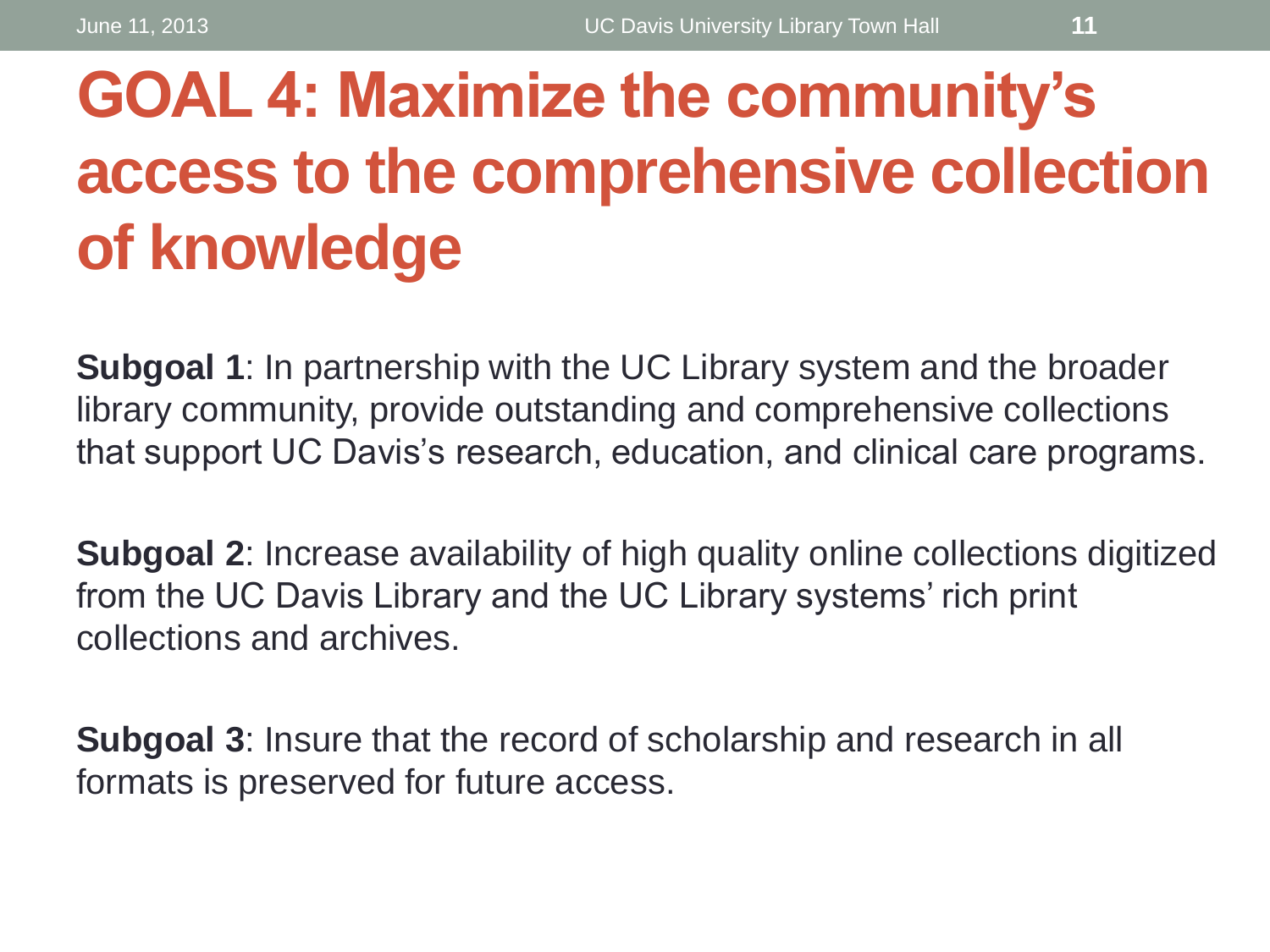## **GOAL 5: Revitalize library spaces for a growing community of learners and a changing research environment**

**Subgoal 1**: provide attractive, welcoming, safe and technologicallyenhanced library spaces for private study and reflection, and interactive, cross-disciplinary collaboration, particularly for students.

**Subgoal 2**: Leverage strategic advantages of each library location to develop synergistic services with the local academic and research programs.

**Subgoal 3**: In partnership with complementary academic and research support units, create physical spaces that enable effective library staff interaction with the community of faculty and researchers.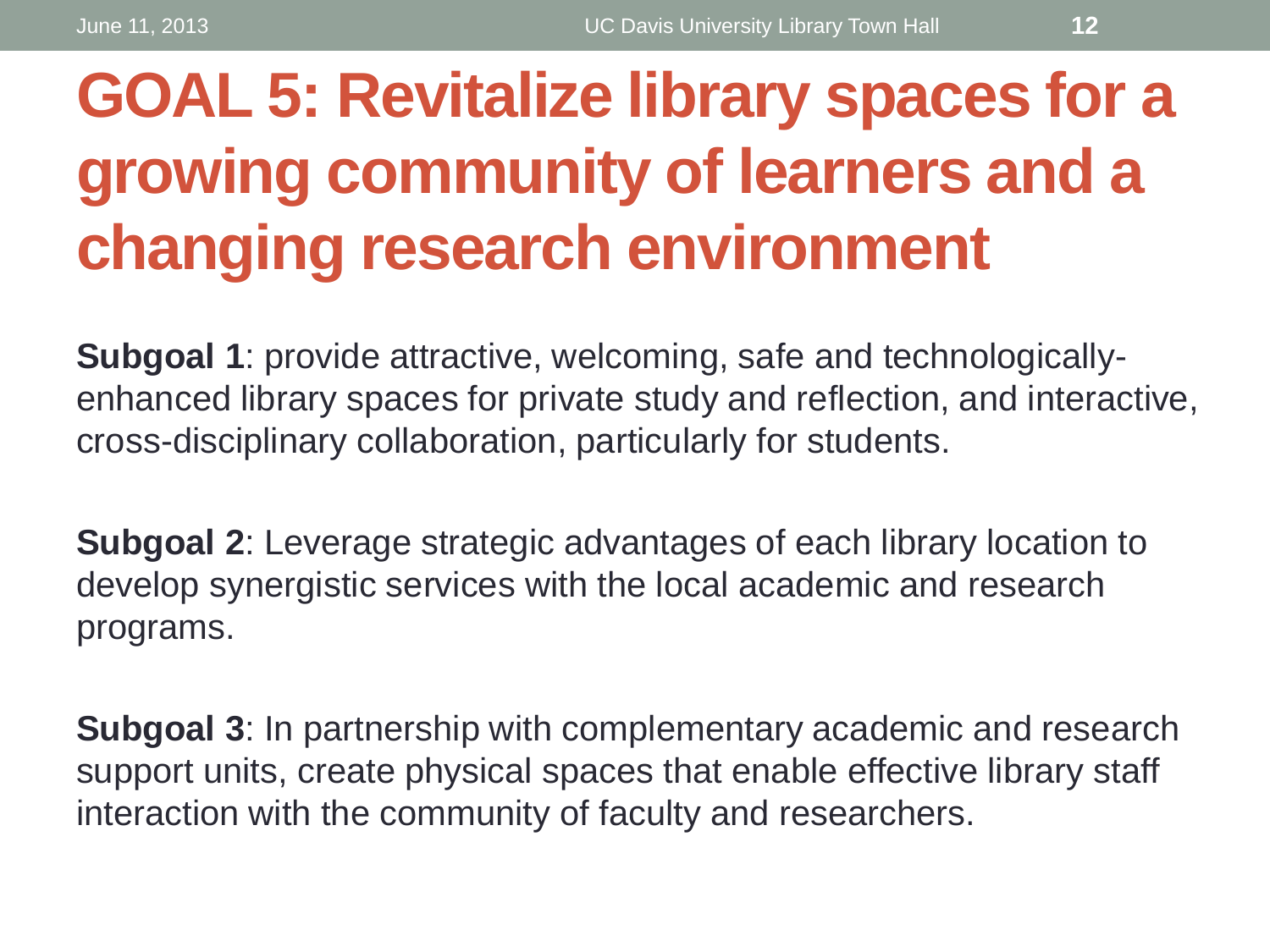# **GOAL 6: Maximize the library's efficiency, effectiveness, and impact in pursuit of our mission**

**Subgoal 1**: Create an organizational structure that reflects the interdisciplinary nature of UC Davis and implements Organization Excellence across the library's functions, with a skilled and engaged workforce aligned with library priorities and campus goals.

**Subgoal 2**: With partners across the UC Davis campus and the UC Library system, achieve efficiency and effectiveness through a culture and practice of continuous improvement, careful assessment, and data-driven decision-making.

**Subgoal 3**: Improve and stabilize the library's funding model for its core services, and develop new means to increase experimentation and innovation across the organization.

**Subgoal 4**: Improve the library's advisory and governance structure to reflect the needs of the entire community, including faculty, students, researchers, and staff.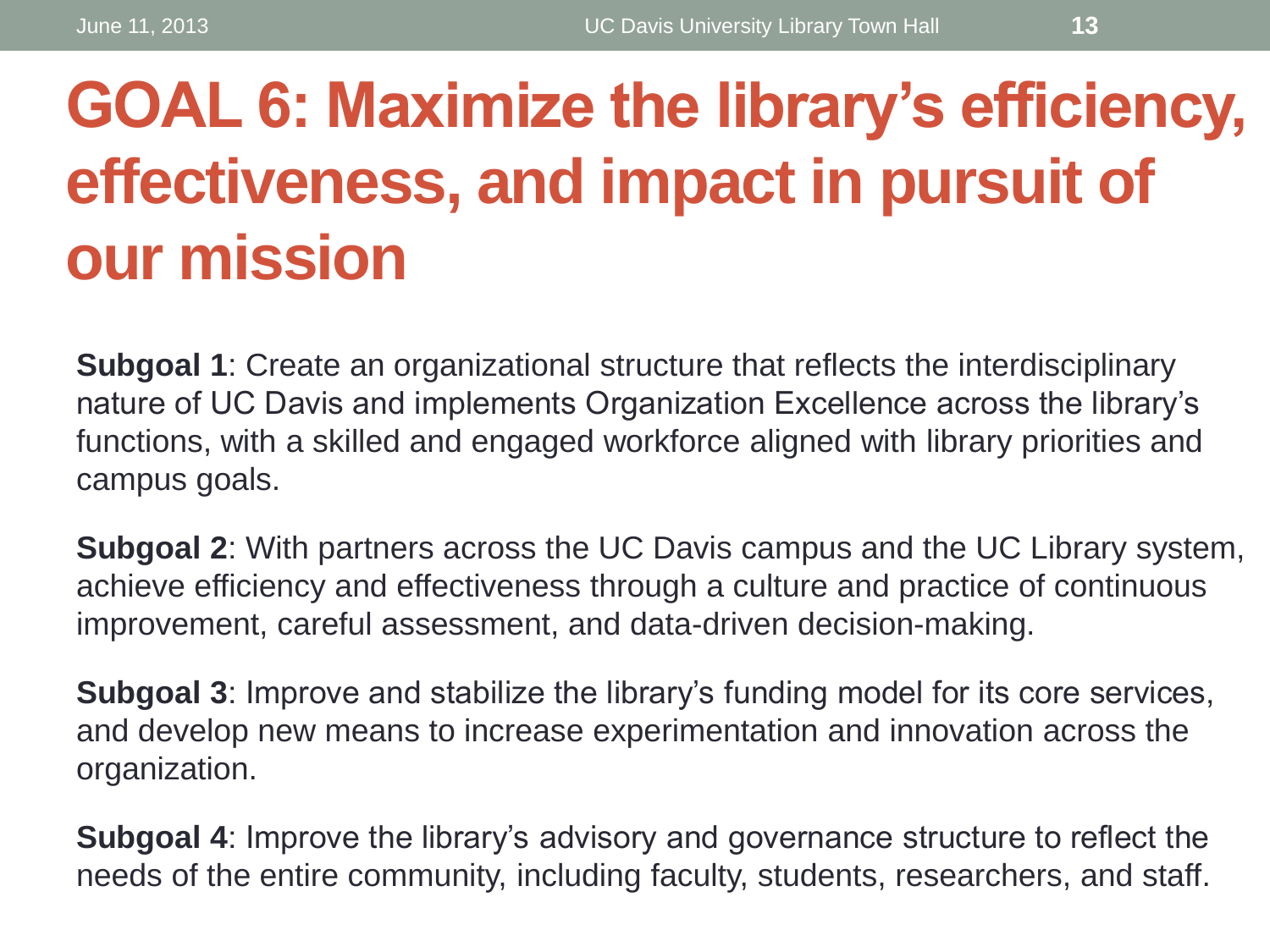# Strategic Plan Next Steps

- Departmental and program plans at next level of detail
- Operational Excellence reviews of key library operations
- *Re-evaluate Library's organizational structure*
- Measure progress, reassess regularly

*Ongoing process of continual improvement and course correction*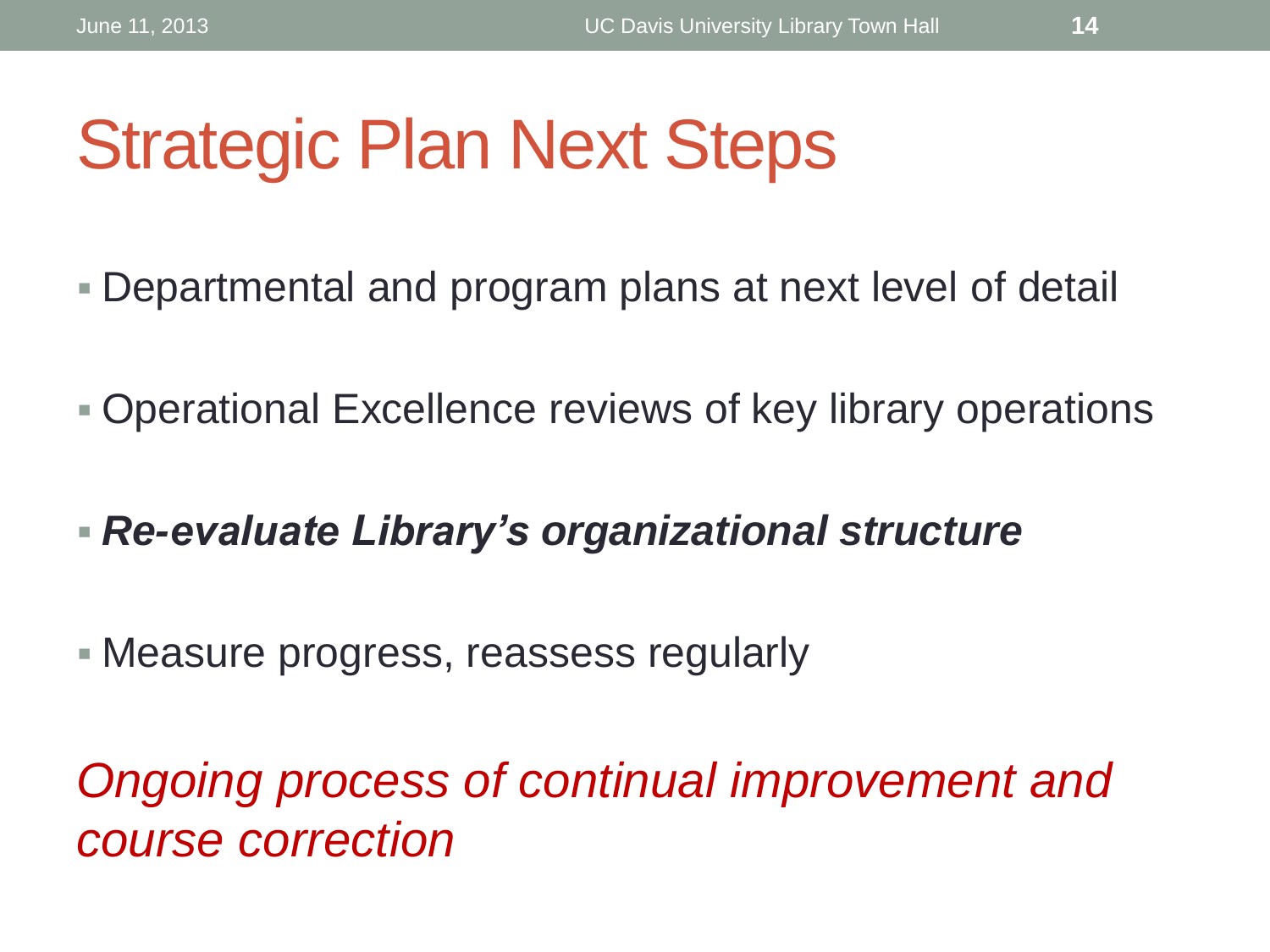# Goal 6, Subgoal 1

"Create an organizational structure that reflects the interdisciplinary nature of UC Davis and implements Organization Excellence across the library's functions, with a skilled and engaged workforce aligned with library priorities and campus goals."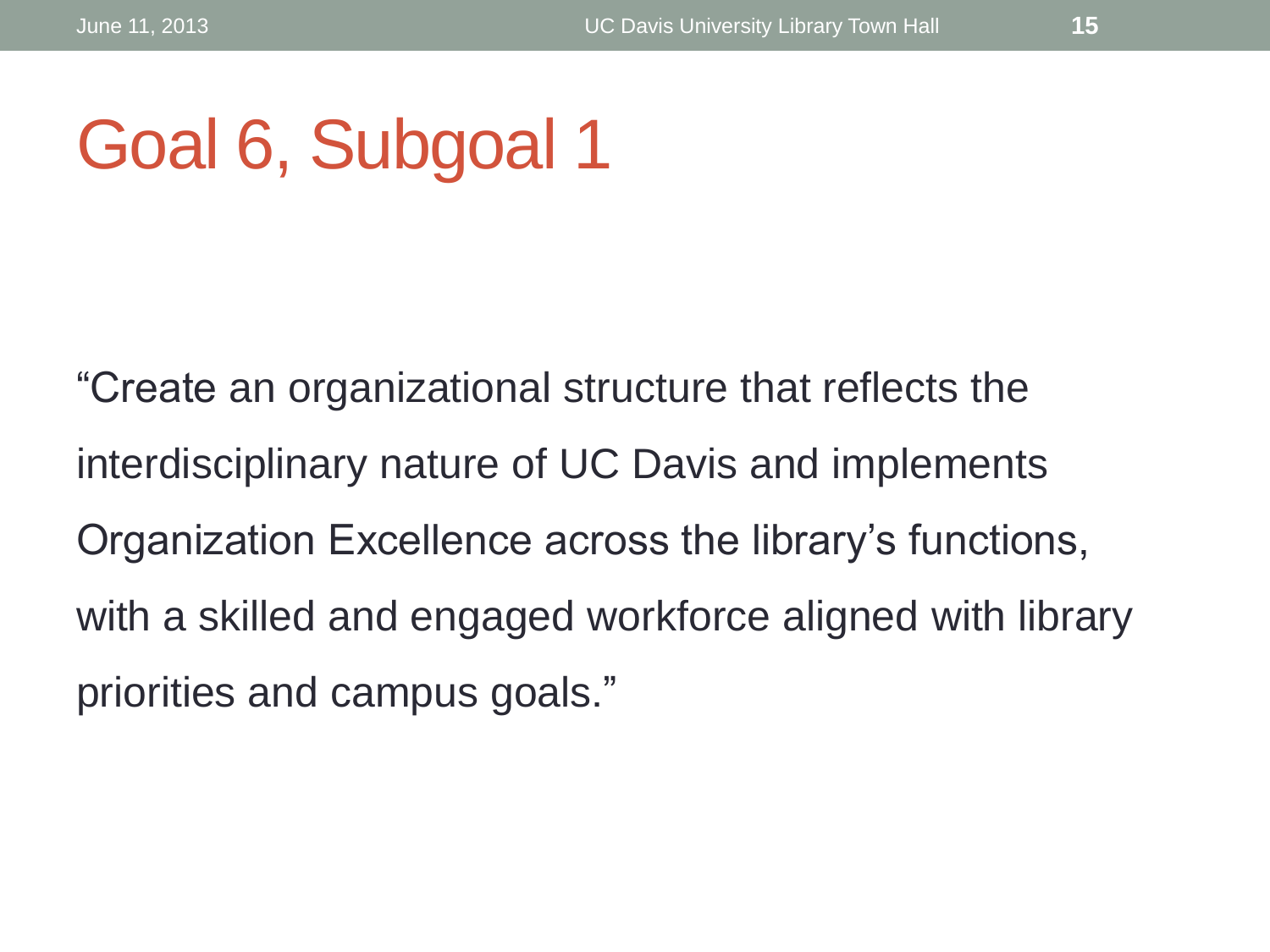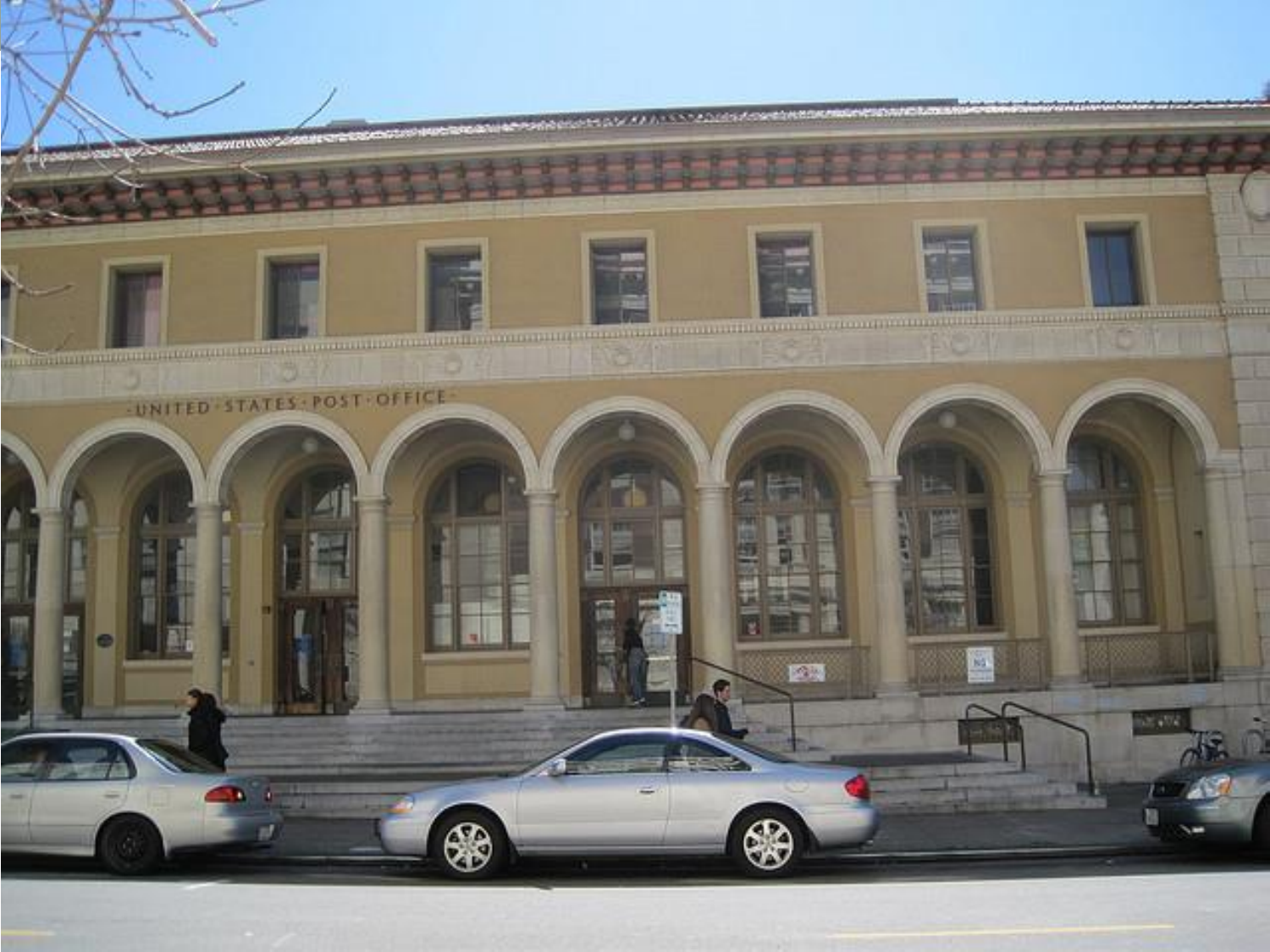# Becoming a Learning Organization

Be *strategic*, *experimental*, and *adaptive*. Question everything. Assess everything.

Know our context: UC Davis : UC : California : global libraries

Know our clients: faculty and researchers : students and parents : taxpayers, donors and funders

How can we "do less with less"?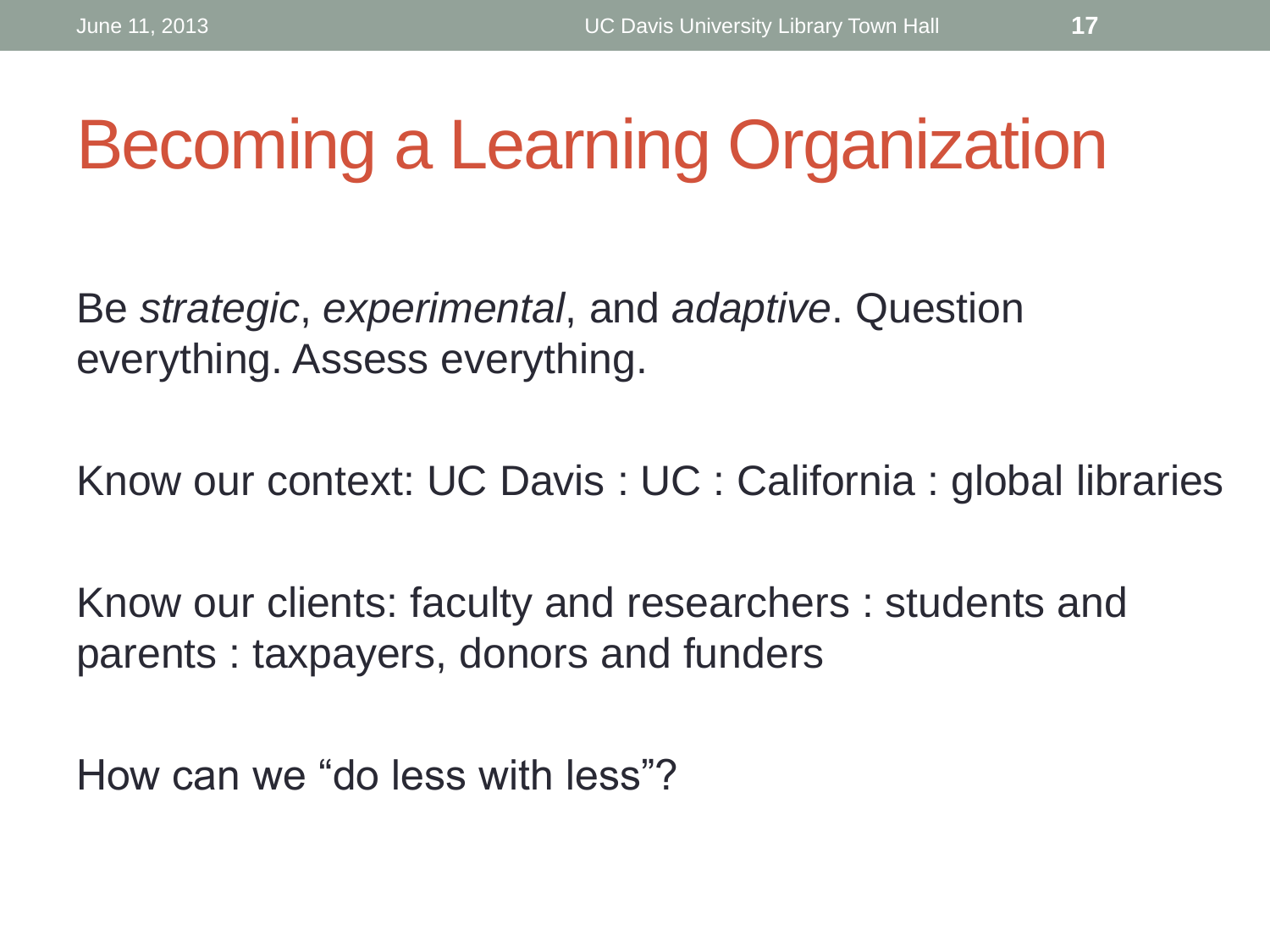# ONE LIBRARY

A new organizational design for the UC Davis University **Library**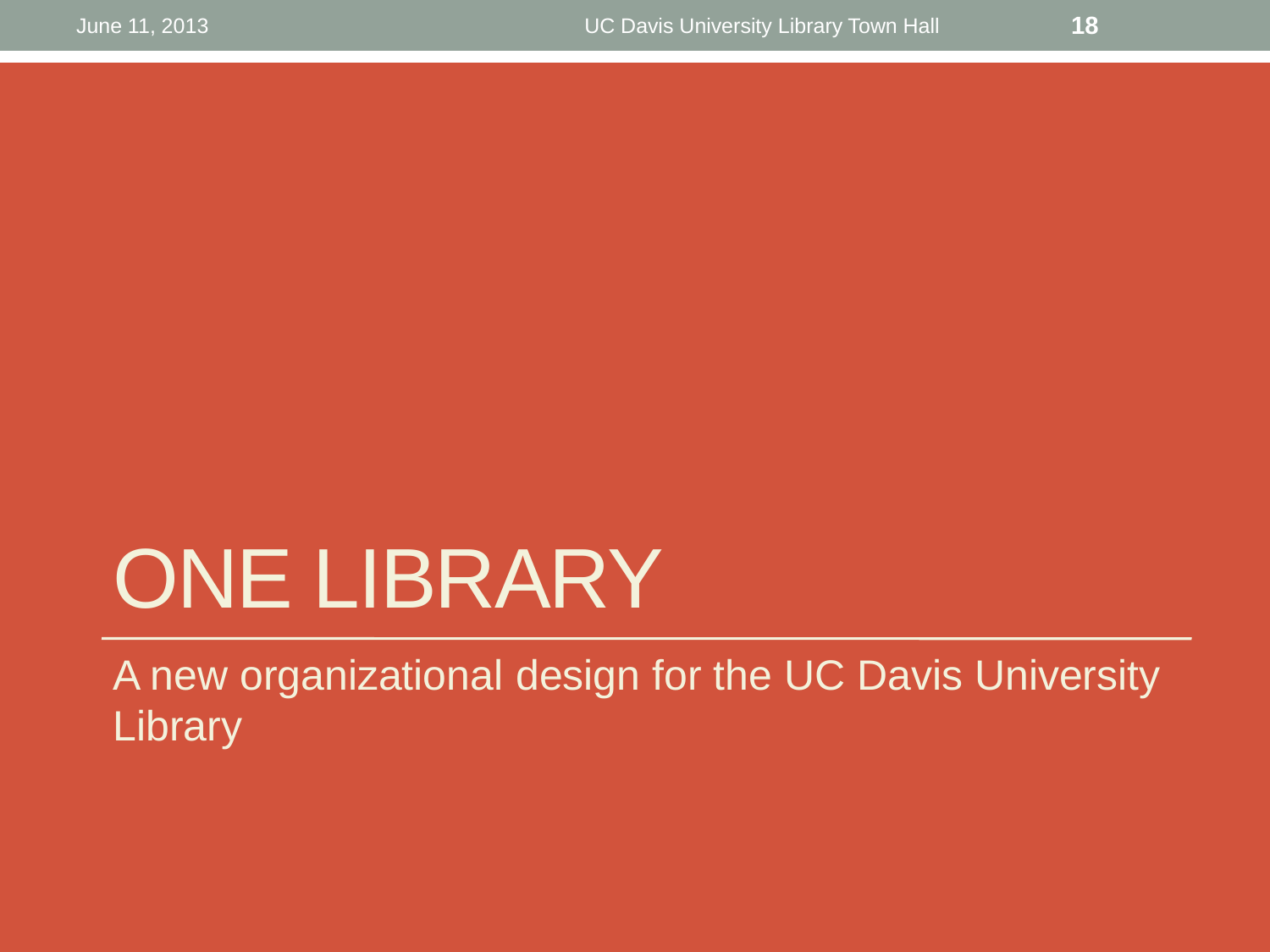# UC Davis University Library: *One Library*

#### One library maximizes

- operational efficiencies
- consistent services
- new, interdisciplinary services

While maintaining discipline-specific approaches to supporting research, teaching, and learning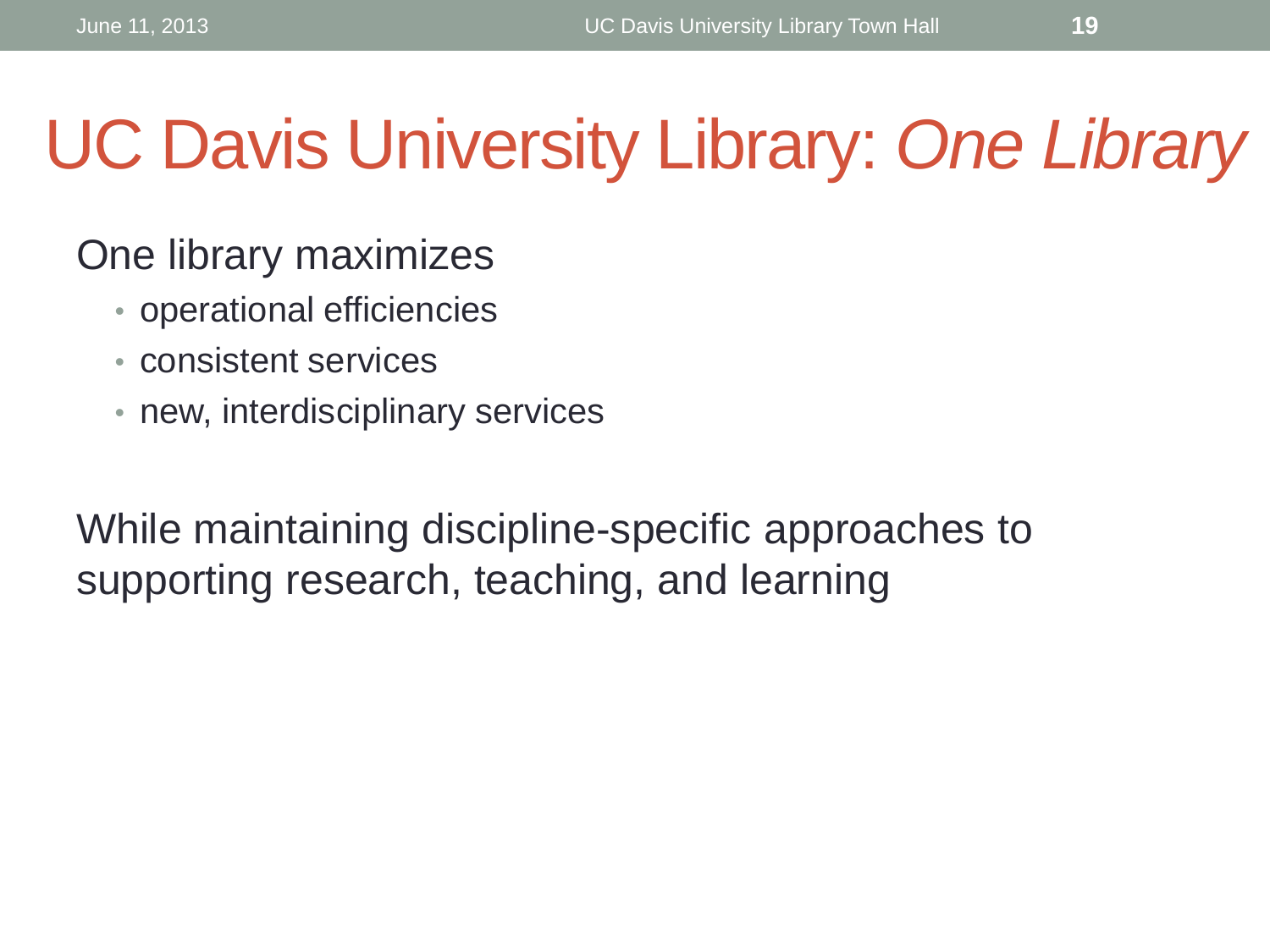# New Organizational Design Goals

- The organizational design will support the Strategic Plan
- Top level changes re-orient the Library towards *functional* priorities and away from *disciplinary* silos (unsuited to an increasingly interdisciplinary environment)
- Include lateral processes for communication, mechanisms to support continuous innovation across the entire organization
- Achieved with a matrix reporting structure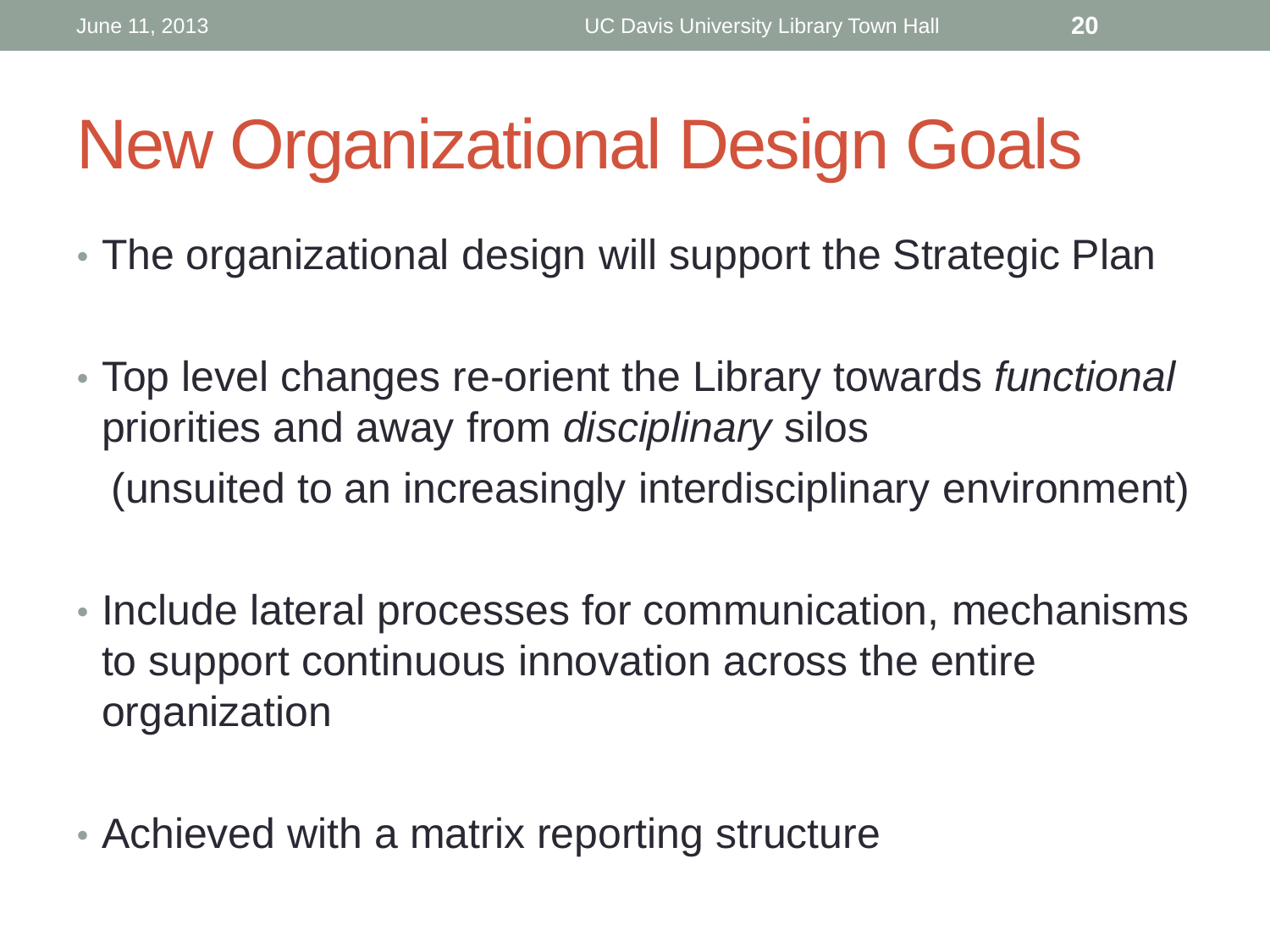# Organizational Structure

*Directorate —* portfolio of departments and programs for which a director level administrator (Associate or Assistant Director) is responsible

*Department —* administrative unit within a directorate that defines the primary organizational structure for the purposes of performance management and human resources support (e.g. leave time)

*Program* — unit providing a service or suite of services. Usually include a "client-facing" component and pool resources from more than one department or directorate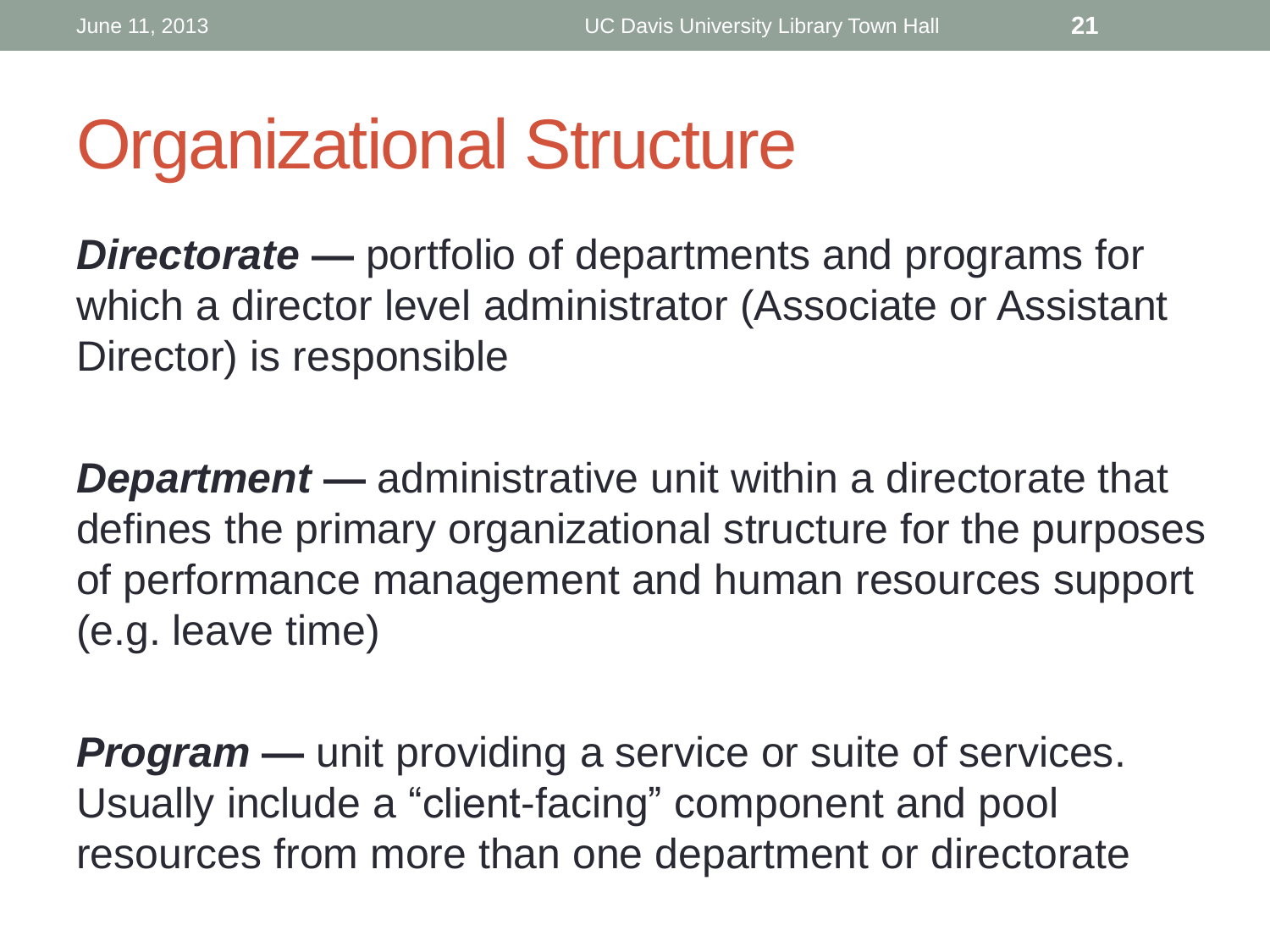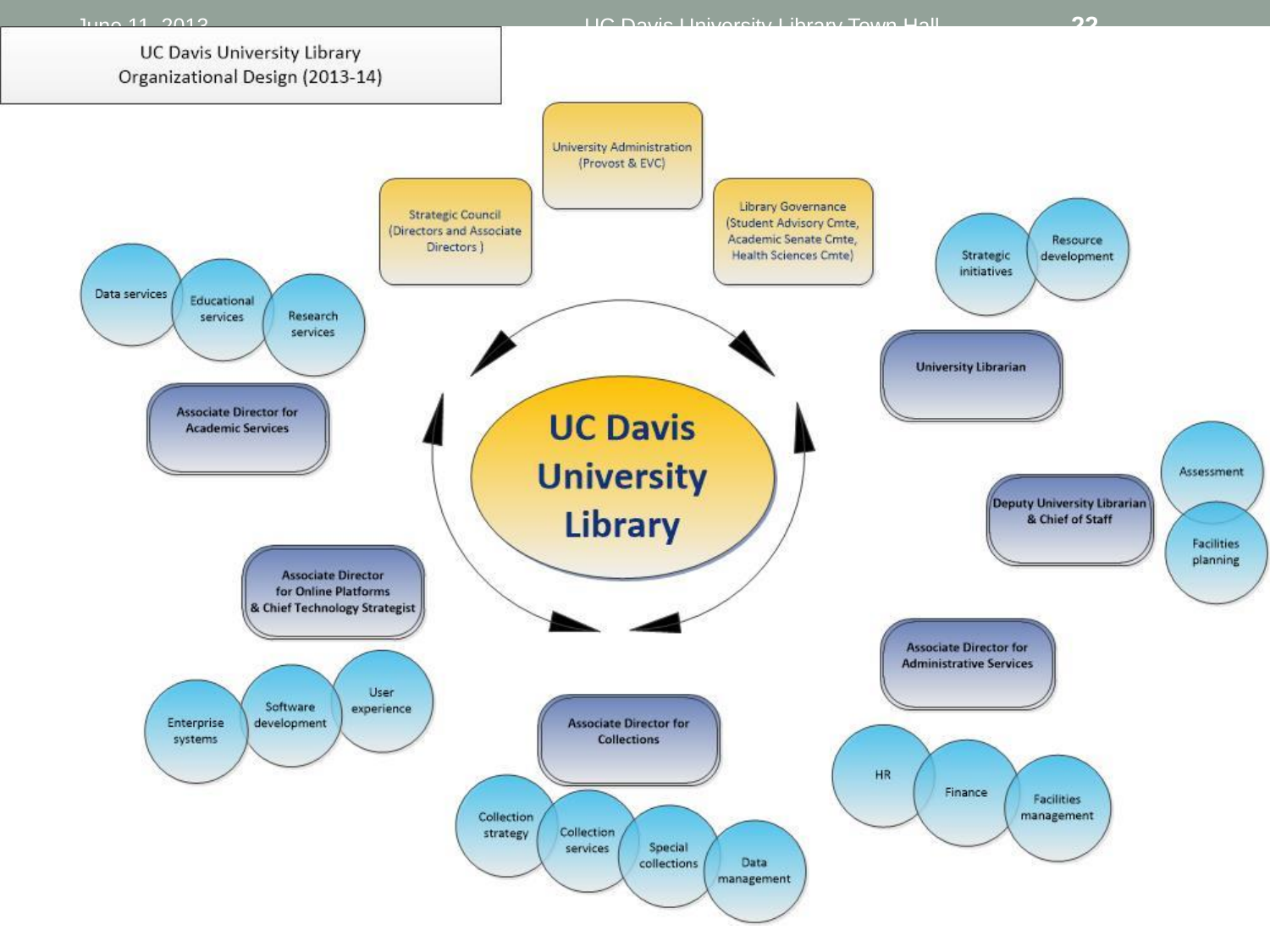#### New Leadership Structure

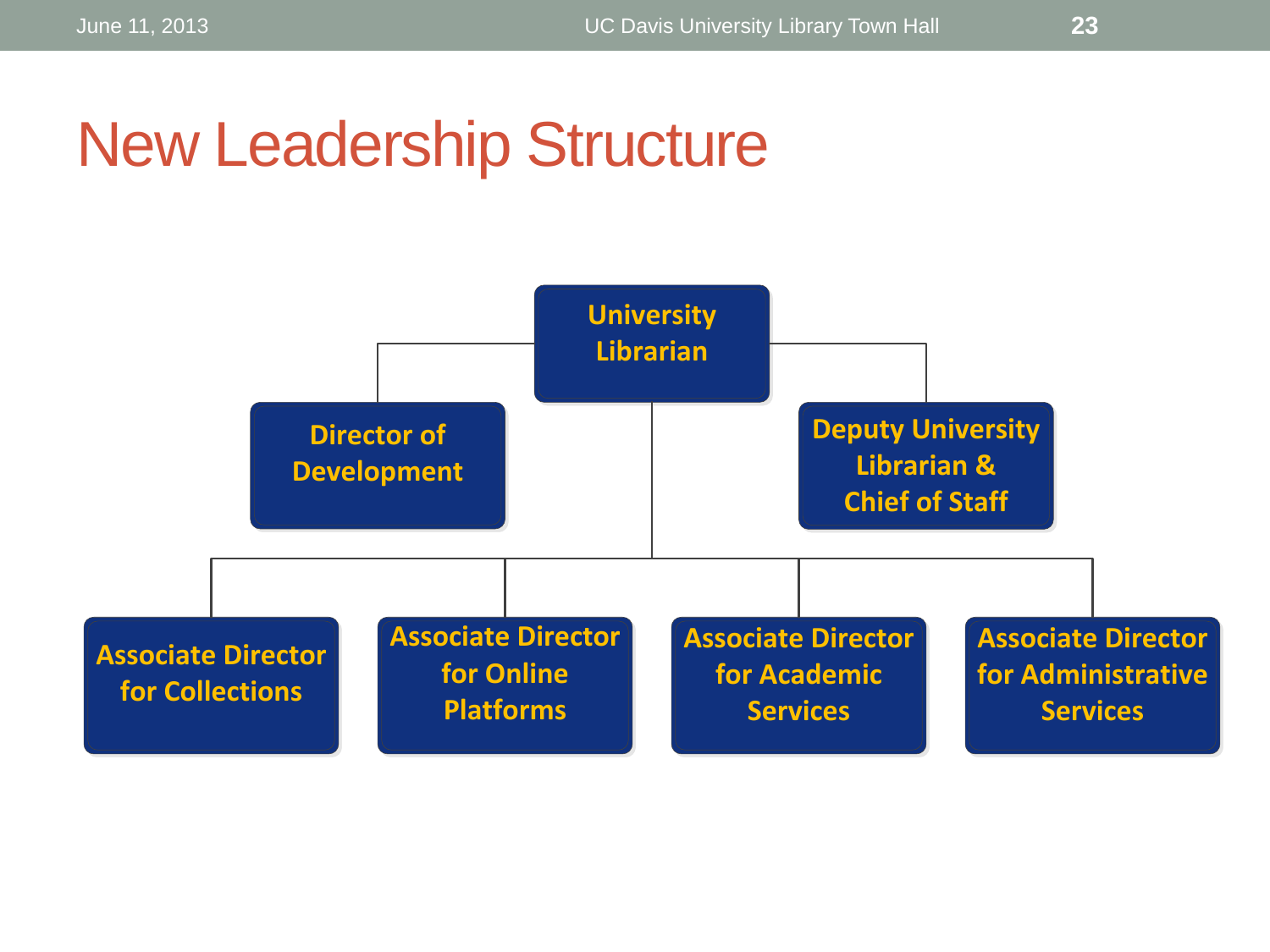# University Librarian

- Overall leadership & strategic planning, insuring that activities align with strategy; Oversee strategic initiatives and resource development
- Managing external relations for shared governance (e.g. with the Administration, Academic Senate and Federation, other key partnerships)
- Ultimate responsibility for decisions affecting policy, programs, budget and other resources

Responsible for overall Strategic Plan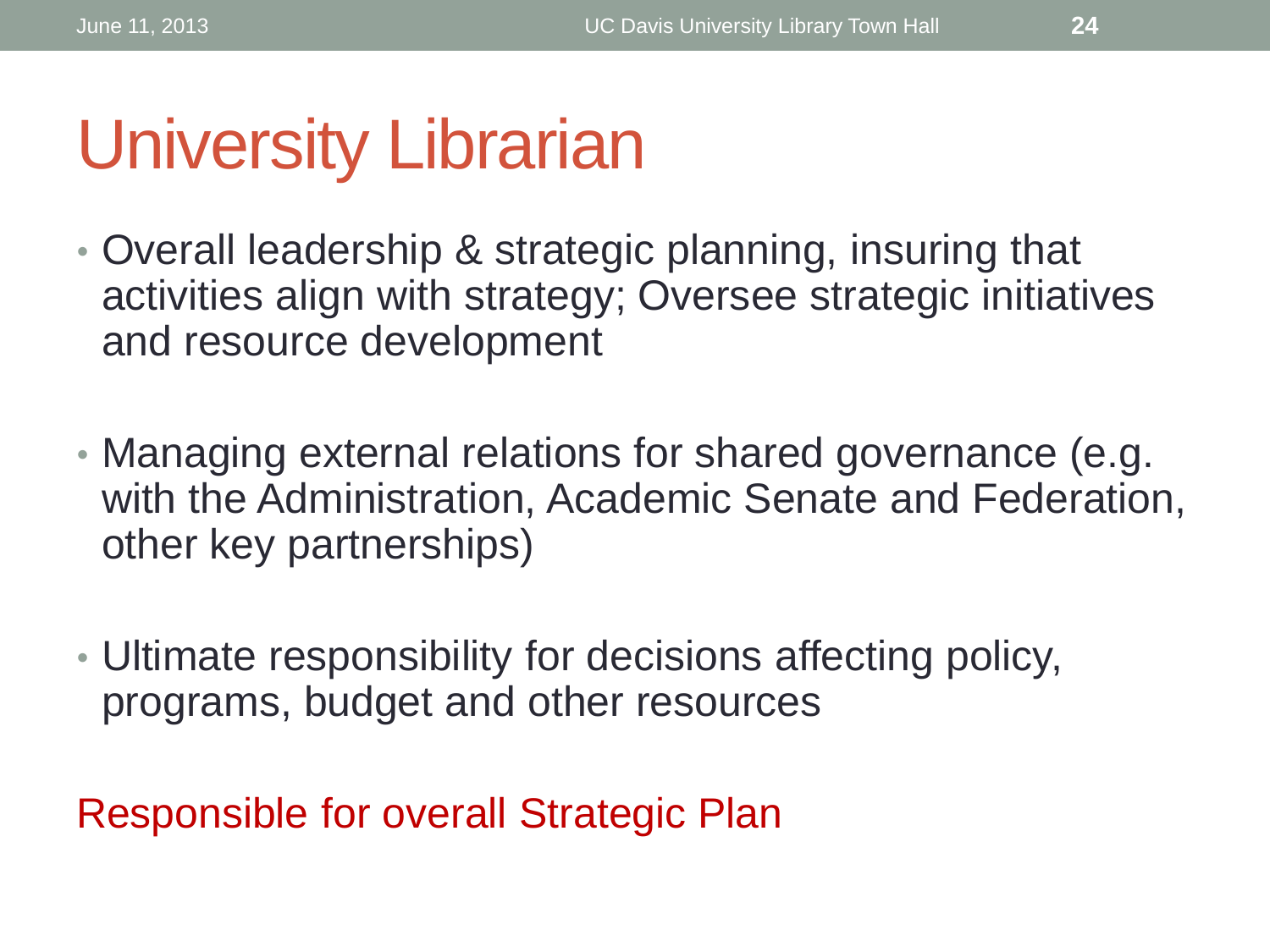### Deputy University Librarian & Chief of Staff

- Director of operations and coordinator of staff activities, particularly the senior leadership team
- Also manages external communications, assessment program, long-range facilities planning, partnership negotiations

Responsible for Strategic Goals 5 & 6

**Revitalize library spaces for a growing community of learners and a changing research environment** and **Maximize the library's efficiency, effectiveness, and impact in pursuit of our mission**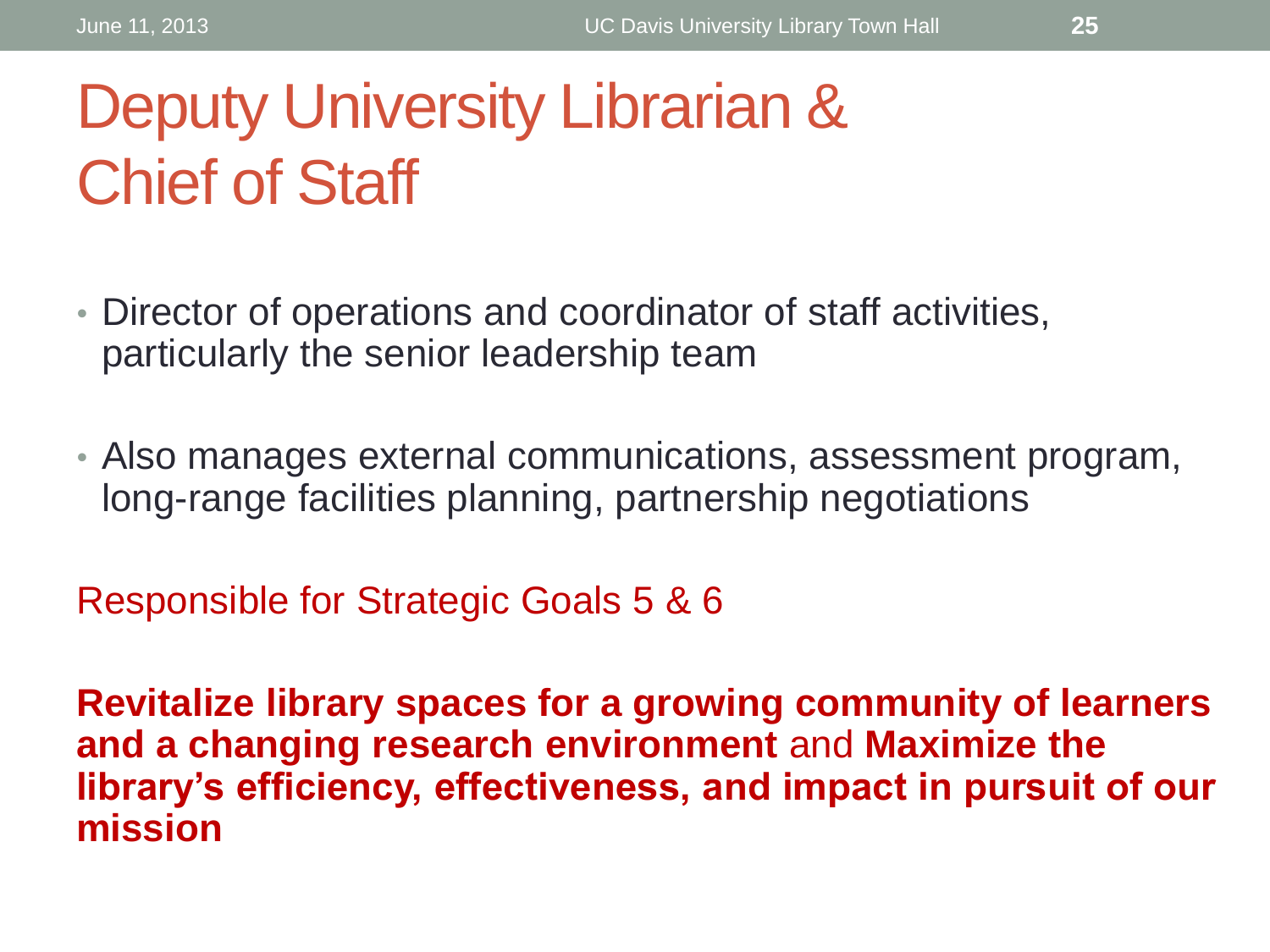#### Associate Director for Online Platform

- Chief Technology Strategist
- Design and develop technology platform(s) for all Library activities, current and future
- Manage partnerships with IT groups on campus, across UC, and external (e.g., Google, HathiTrust, DPLA, Kuali)'
- Coordinate digitization technologies and digital asset management

Responsible for Strategic Goal 1

**Create a world-class virtual library designed for the digital era**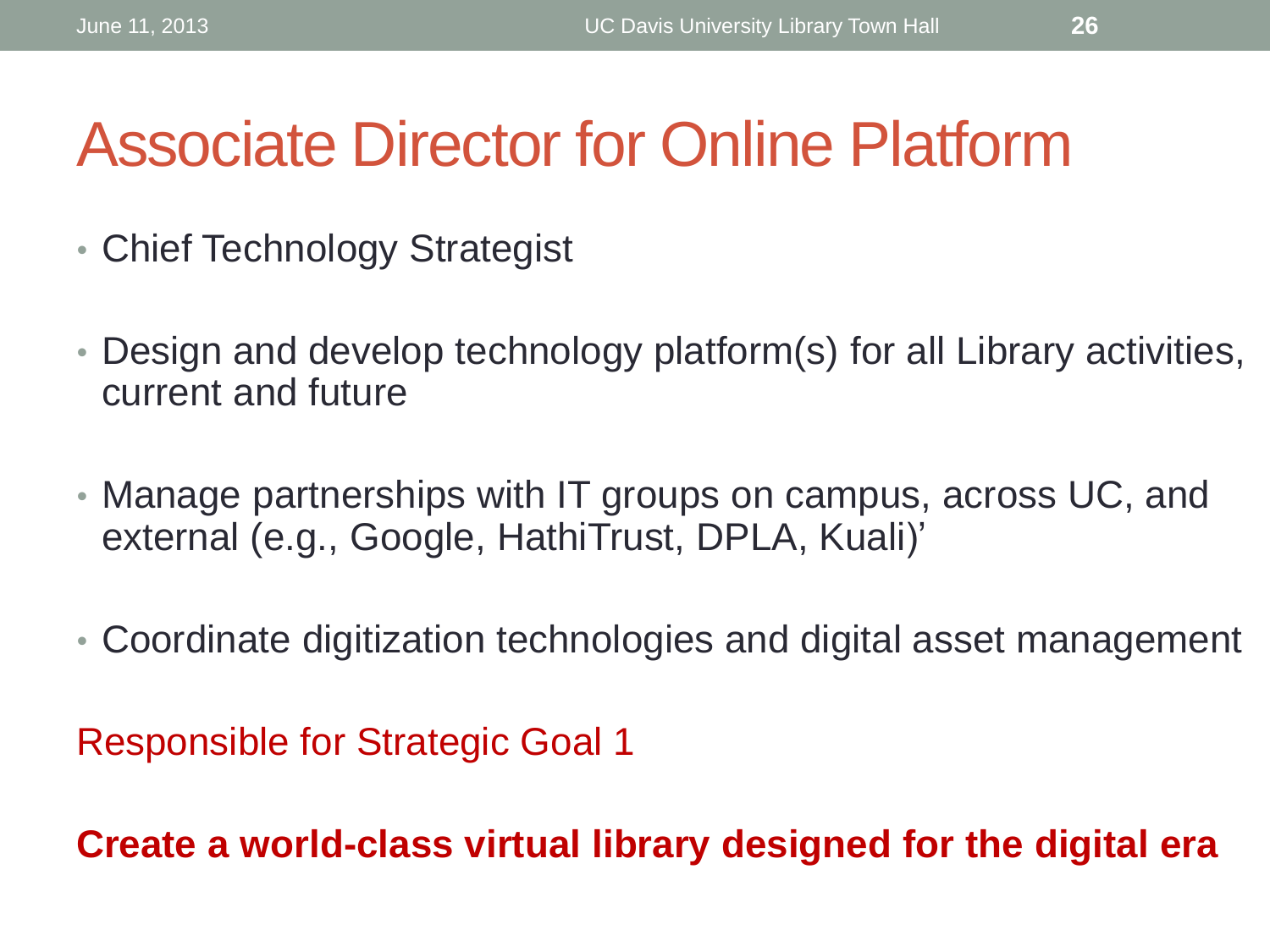#### Associate Director for Academic Services

- Combines research support activities in one directorate
- Reconfigured education program for the 2020 and online education era
- Defines new services, e.g., for Big Data analysis, Researcher Profiles, MOOC support

Responsible for Strategic Goals 2 and 3

**Increase UC Davis's research impact** and **Improve UC Davis's educational quality by preparing its students for life-long learning**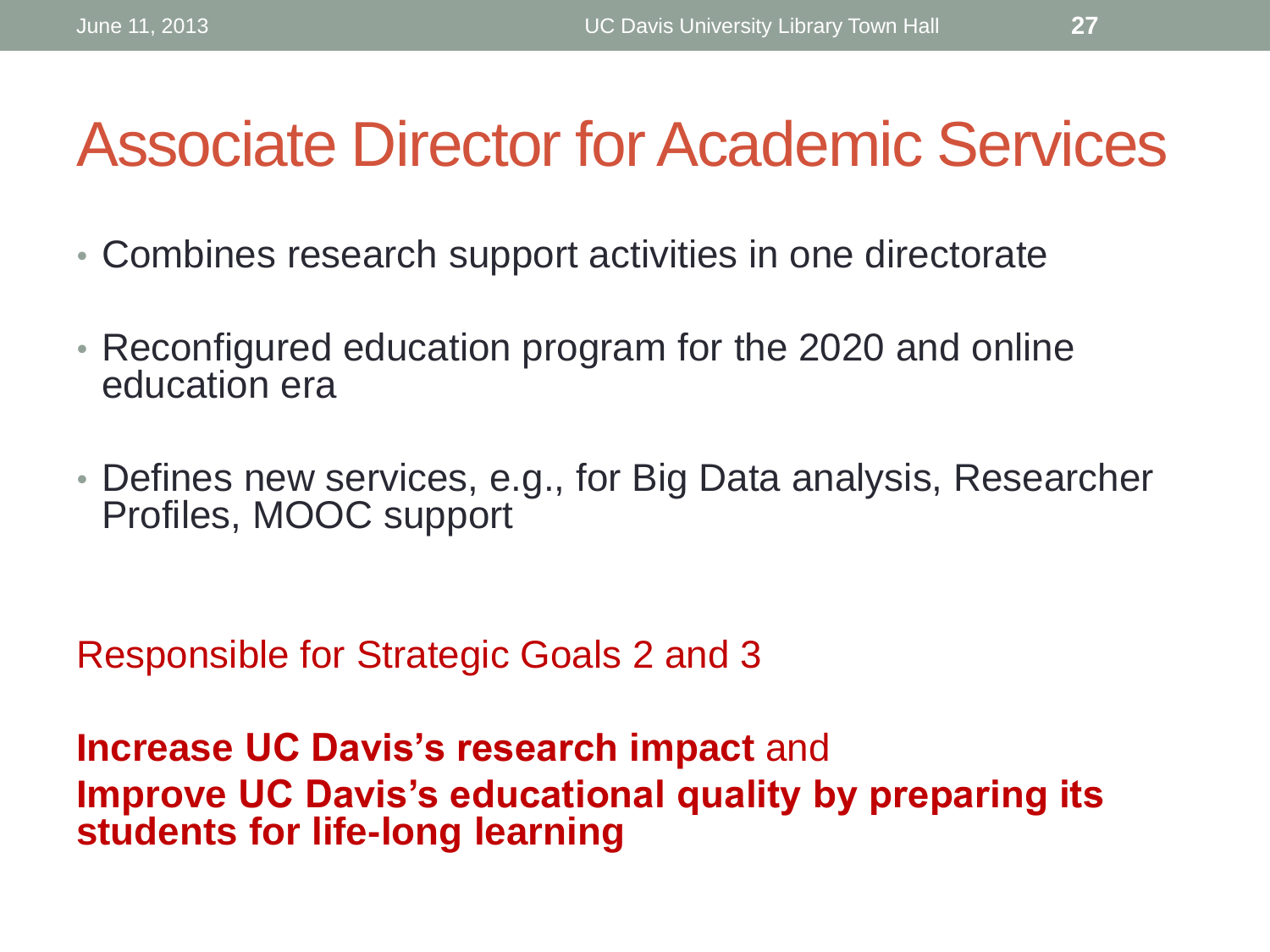### Associate Director for Collections

Responsible for all aspects of our collection strategy and operations

- General and special, print and electronic, externally acquired and locally sourced
- Coordinated across UC system, national consortia
- Overseeing major initiatives (e.g. Google Books)

Responsible for Strategic Goal 4

#### **Maximize the community's access to the comprehensive collection of knowledge**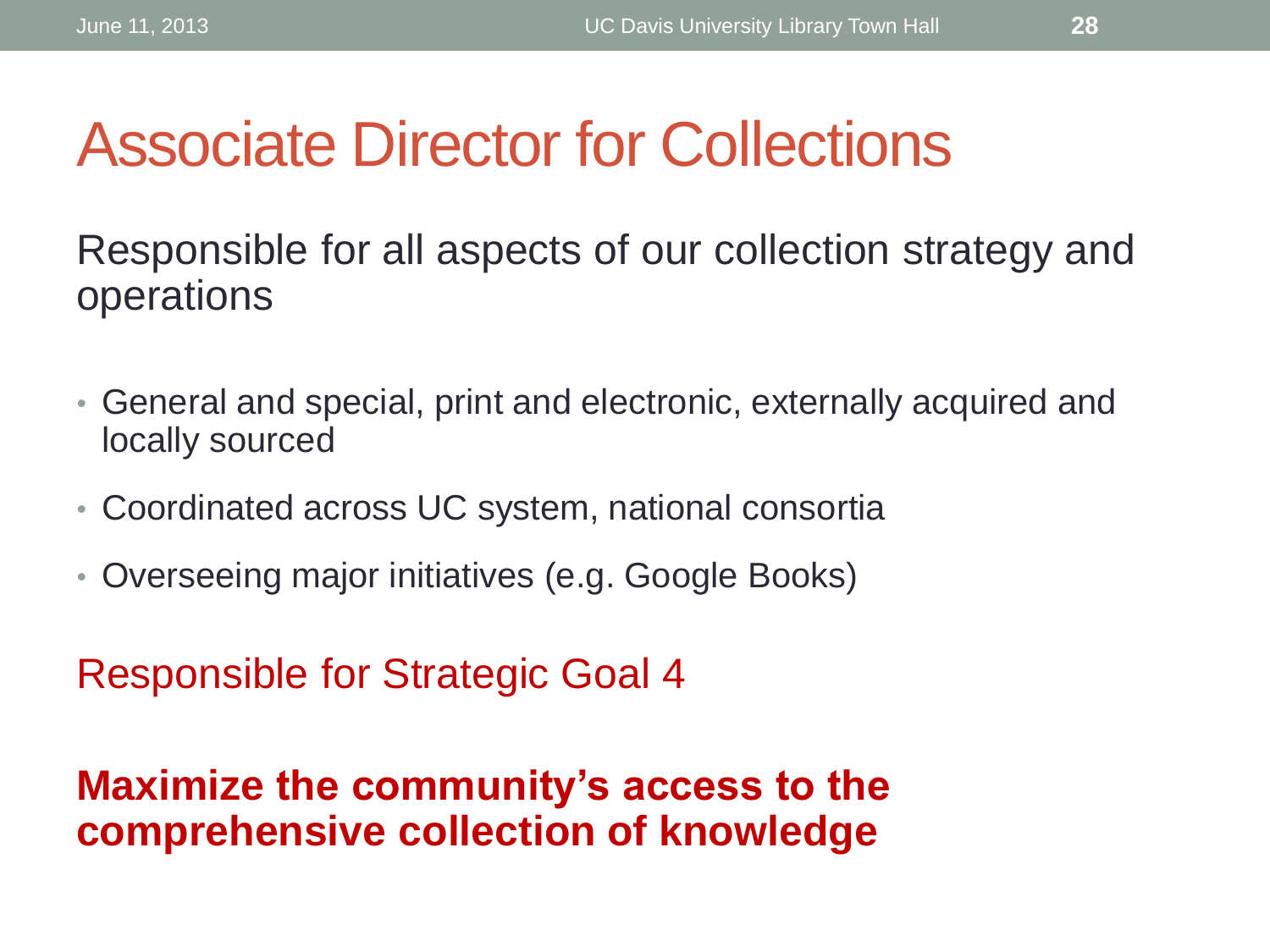### Associate Director for Administrative Services

Portfolio includes

- HR
- Budget
- Facilities management
- Technology infrastructure management
- Administrative office services

Responsible for Strategic Goal 6

#### **Maximize the library's efficiency, effectiveness, and impact in pursuit of our mission**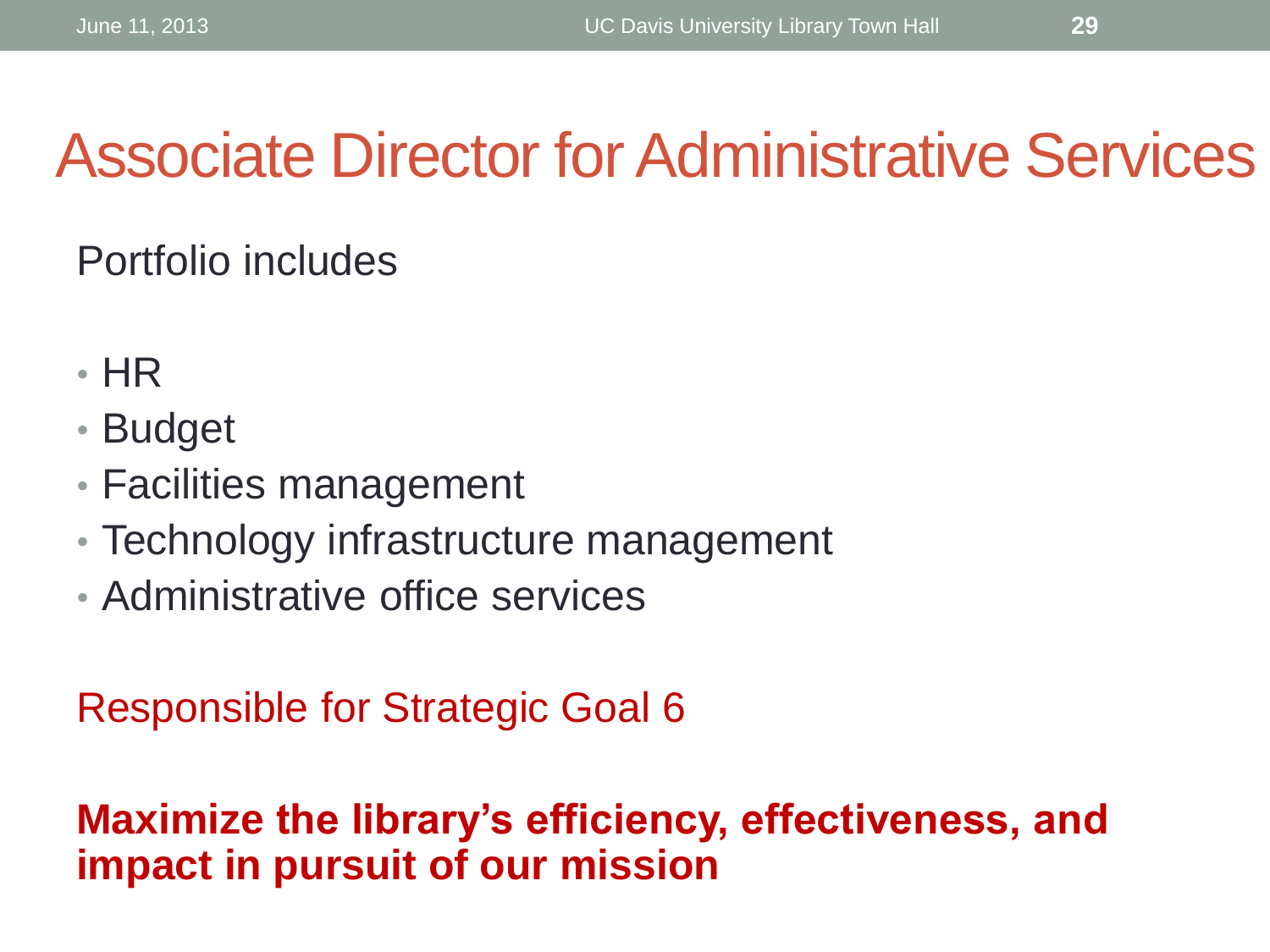# BEYOND STRUCTURE TO DESIGN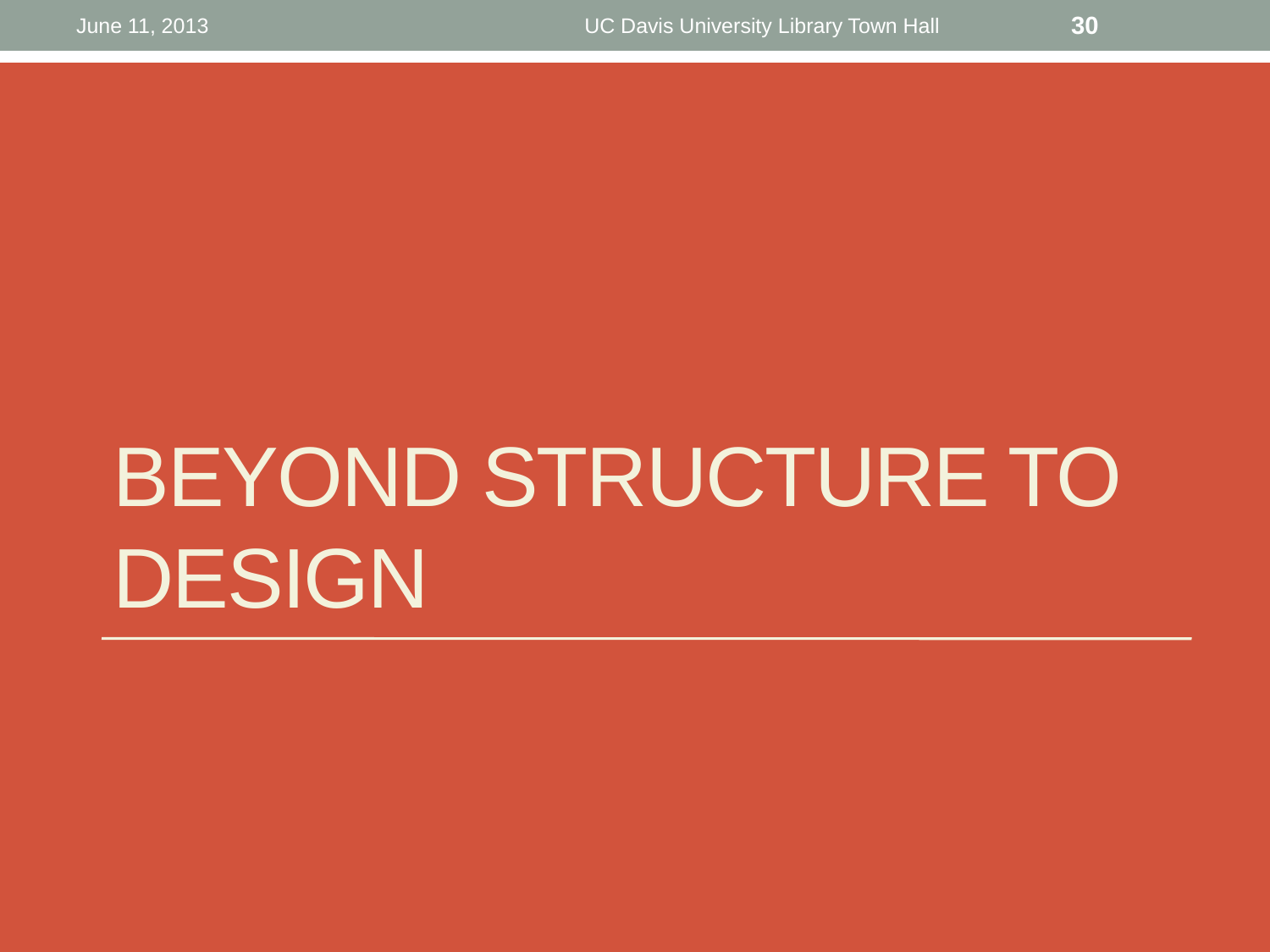# Beyond structure to design

- Culture/Values
- Communication
- Decision-making processes
- Leadership/Strategy
- Operations/Innovation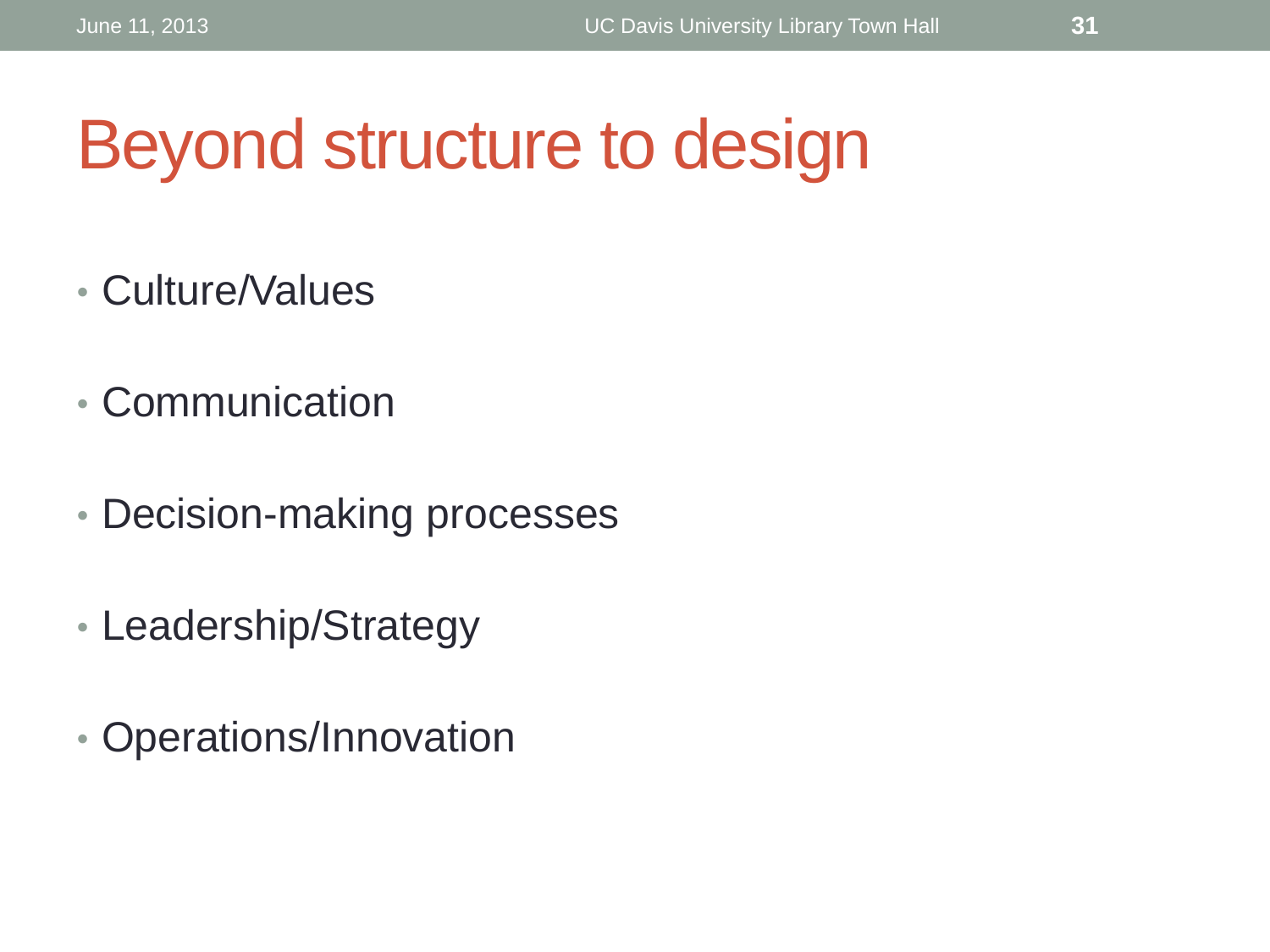### Values

- We are a broadly collaborative and client-centered organization that values high quality scholarship, learning, and service to our community.
- We provide a work environment of integrity, respect and transparency, and a staff characterized by excellence, diversity, flexibility, and risk-taking.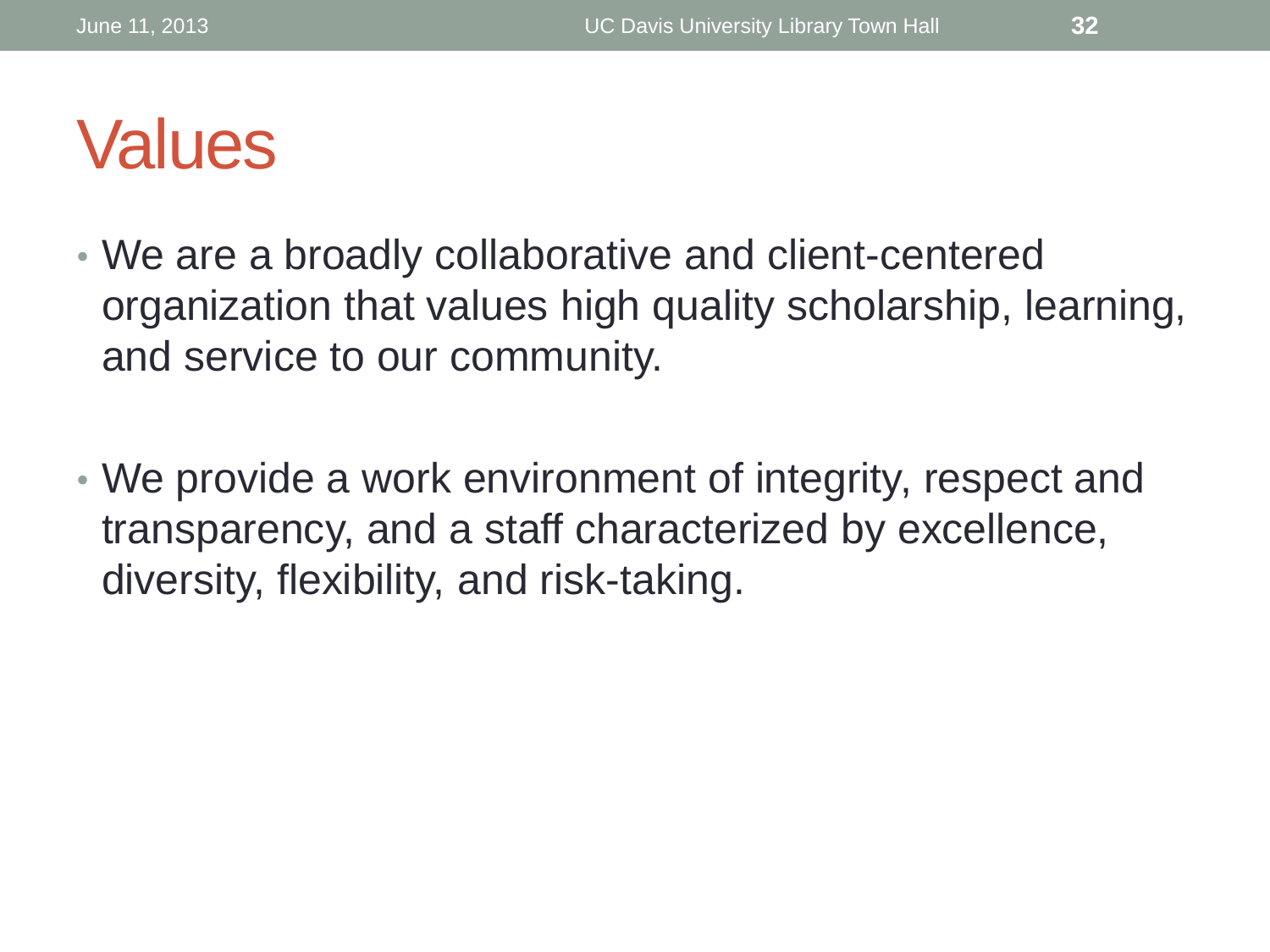### **Enact**

- Establish clear processes & expectations for sharing information
- Define mechanisms for decision-making
- Use good meeting practices
	- Insure group has a clear purpose
	- Facilitate
	- Begin and end on time
	- Use agendas
	- Track progress on action items
	- Disband groups when they are no longer needed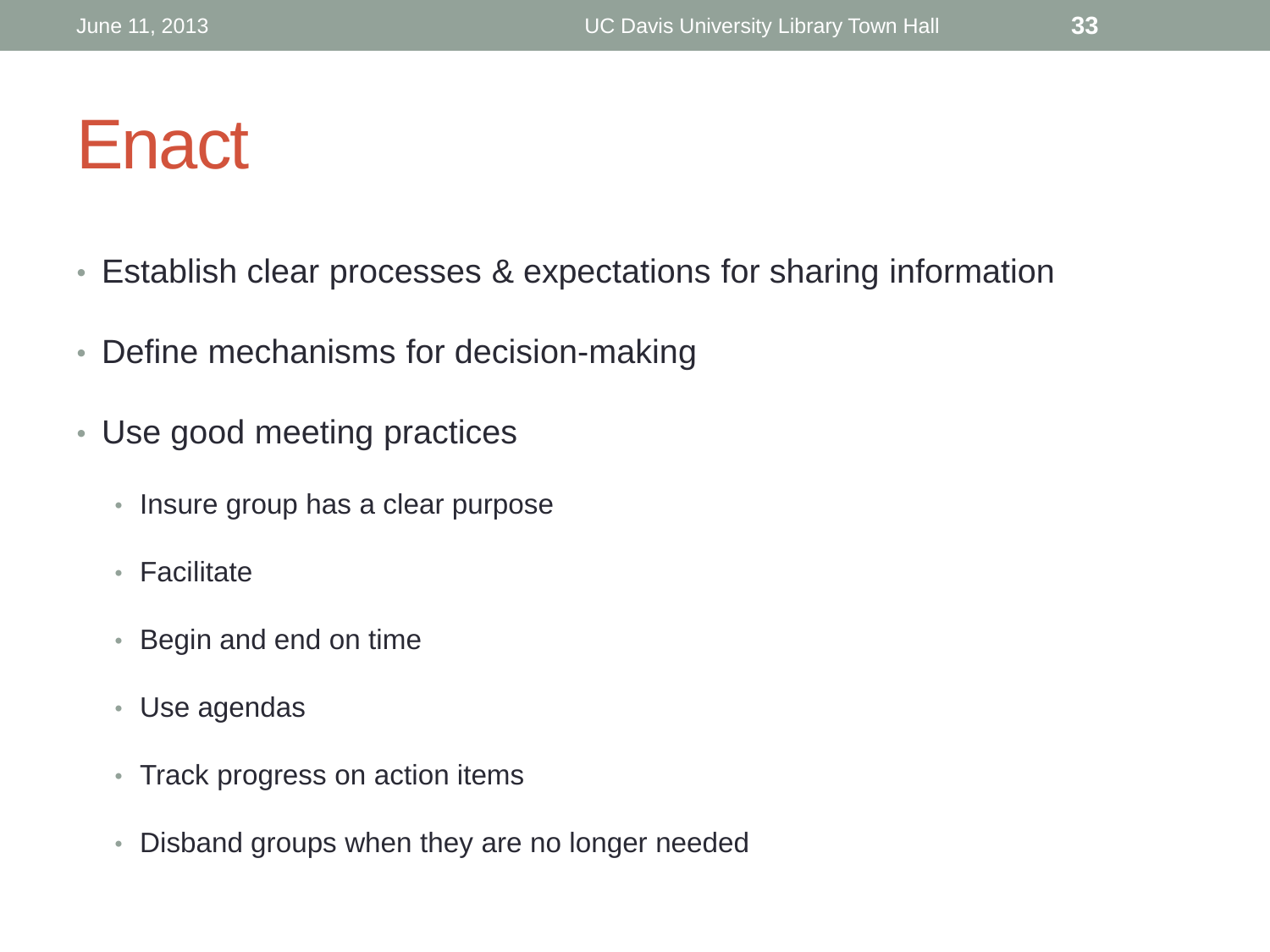# Leadership, strategy, governance

- The UL
- The Strategic Council or Executive Leadership Team
- Faculty and student advisory groups
- And YOU!!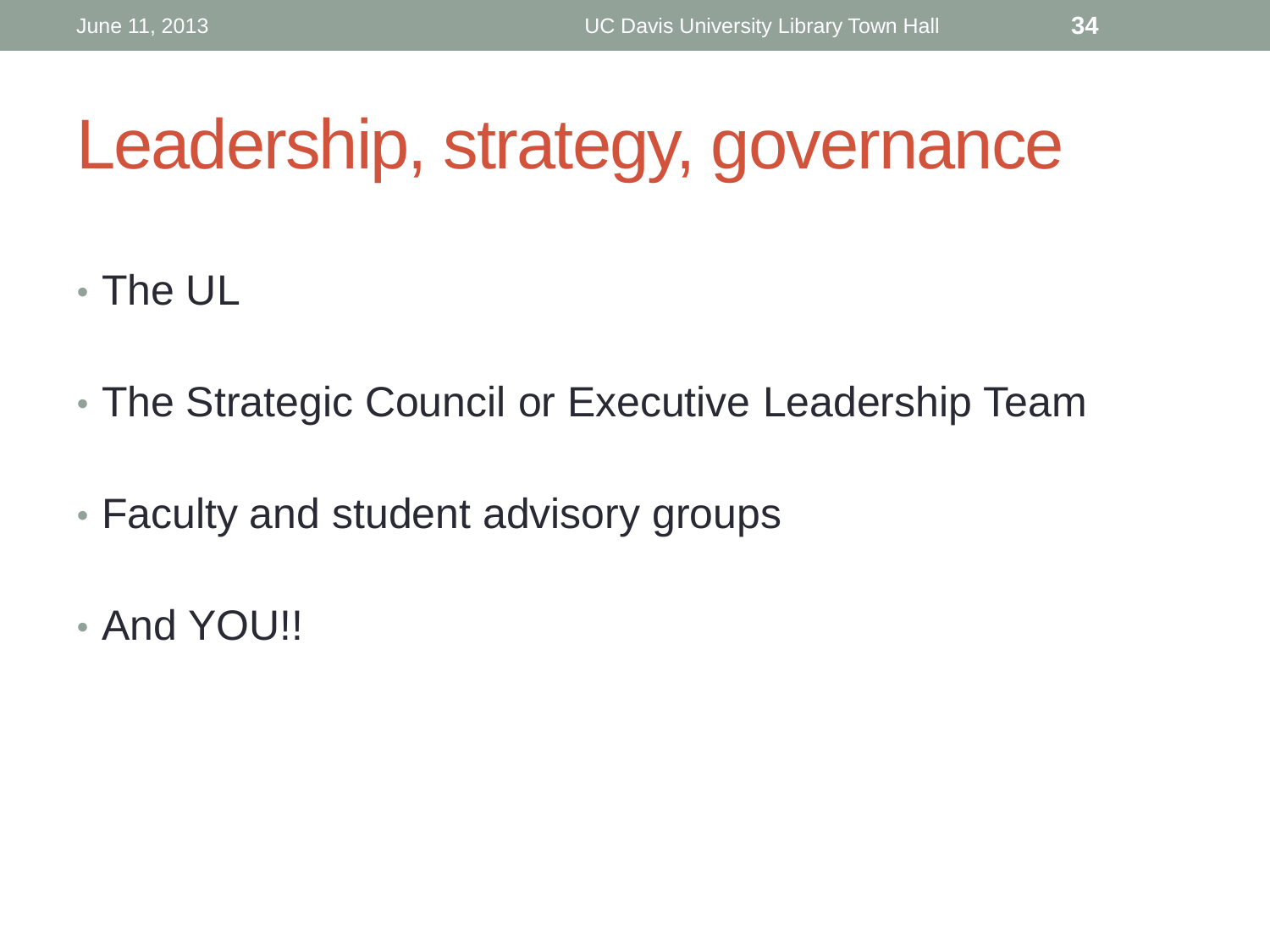### Creating capacity for continuous change

- Operations
	- Coordinate at the overall organizational level
- Innovation
	- Can come from anywhere in the organization
	- Depends on staff members who are flexible and willing to take risks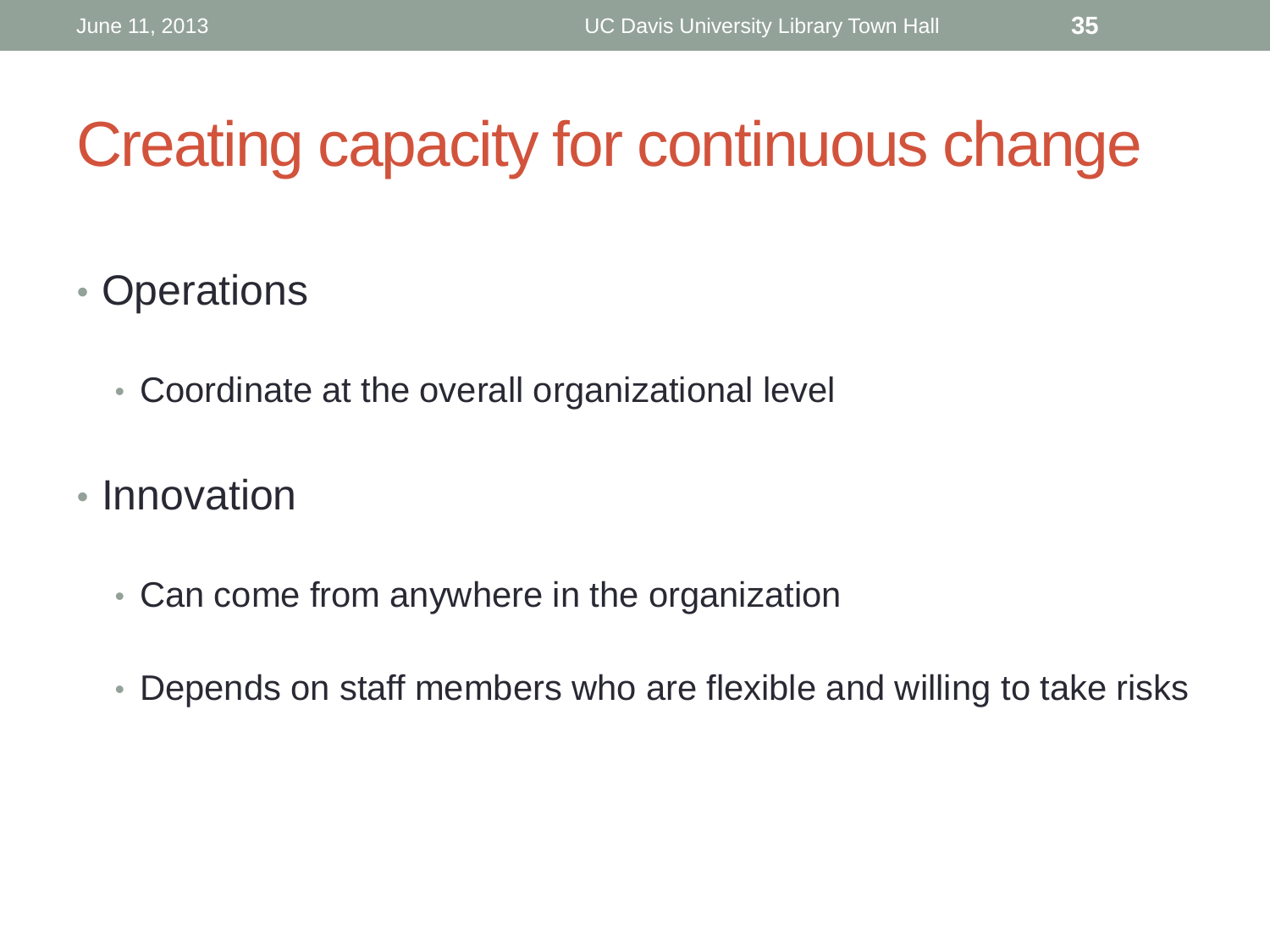# The Matrix

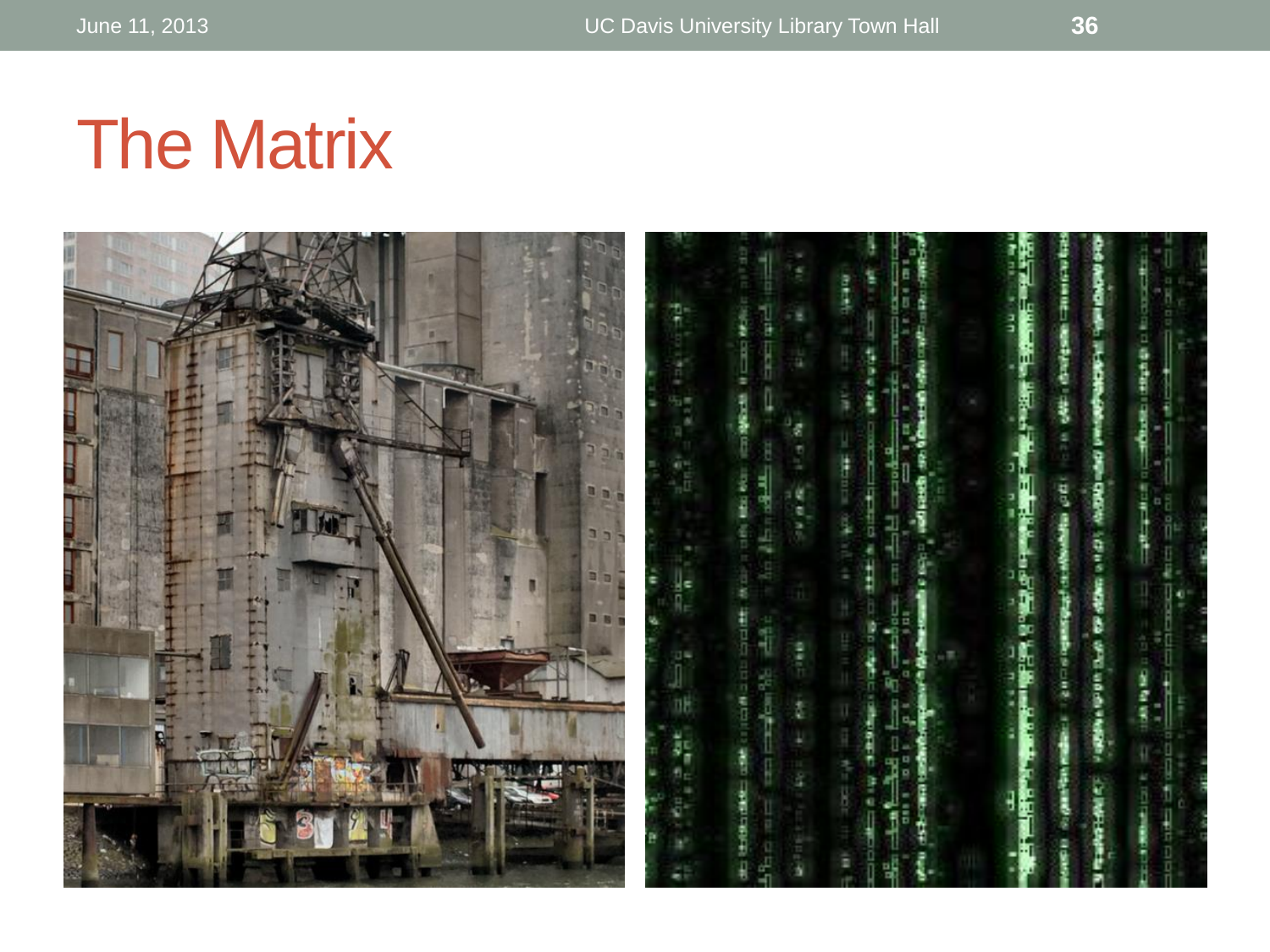# **Collaboration**

- System wide
	- Changing advisory structure
	- Level of participation?
- With other campus units
	- IET
	- Organizational Excellence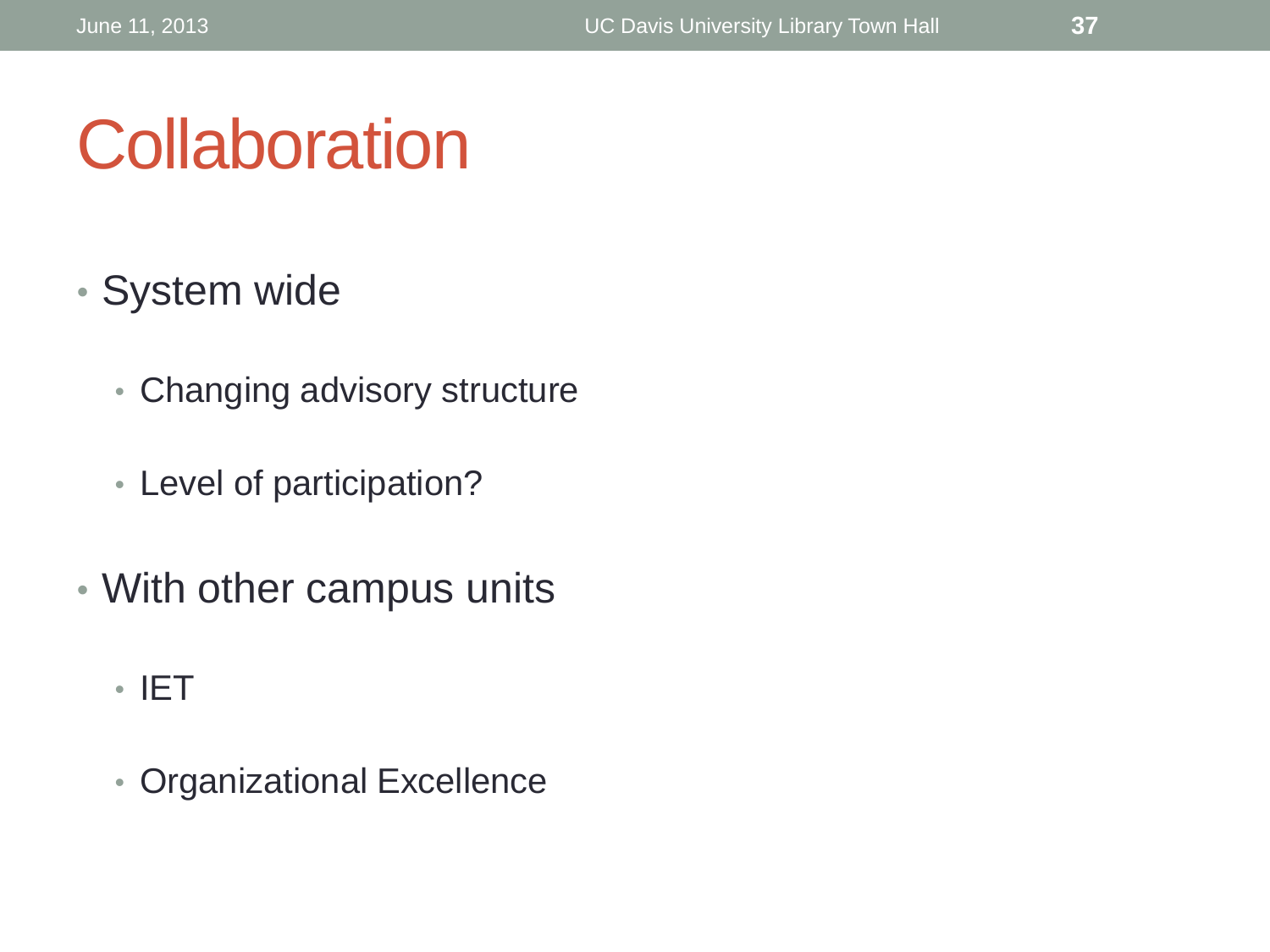# HOW WILL WE DO THIS?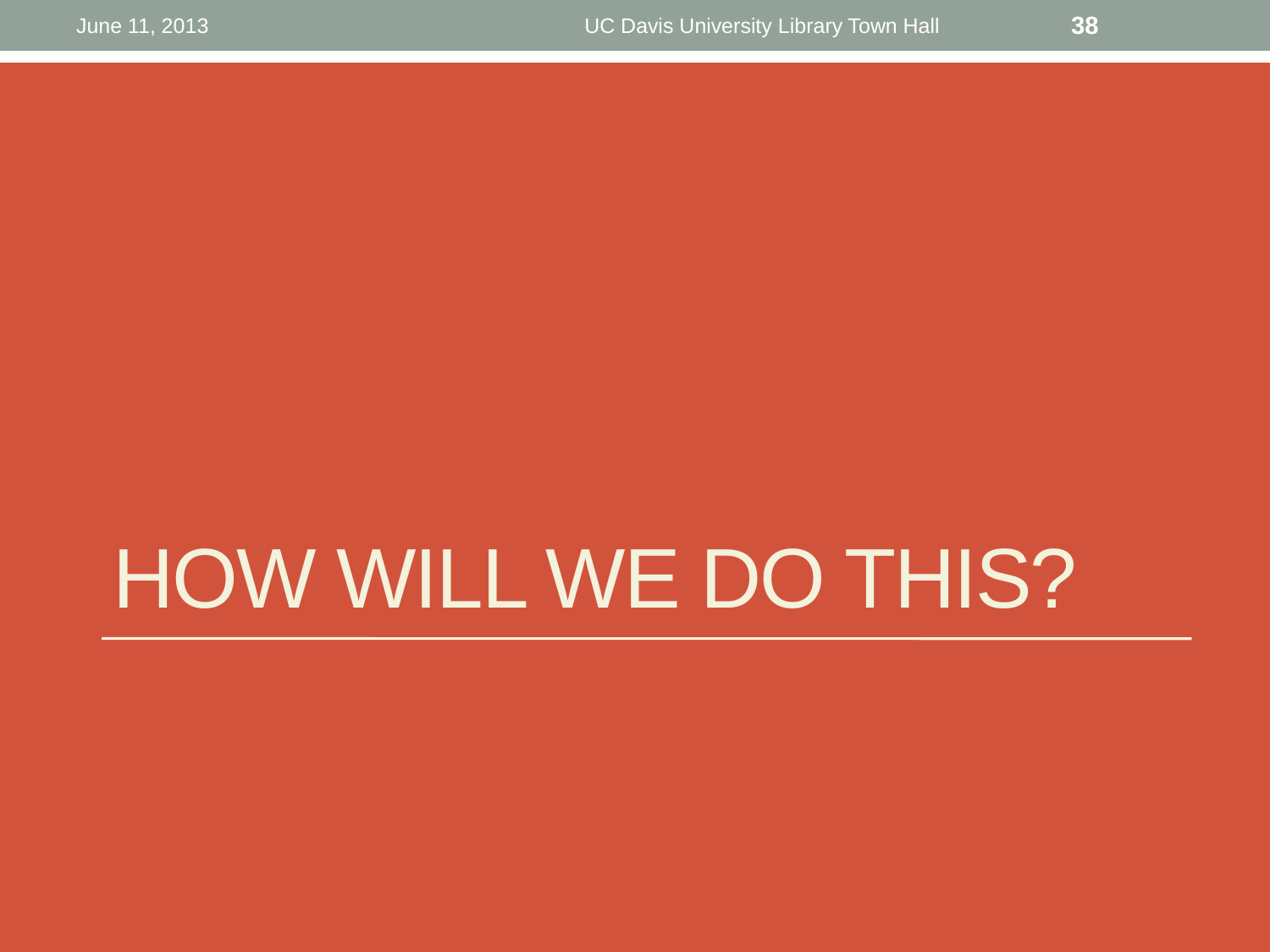## **Q: Why are the Libraries re-organizing? Why now?**

**A:** UC Davis has been in continuous evolution for many years with various Schools, Divisions, Departments and Centers opening, closing, merging and splitting in response to changes in the university's research and educational priorities. Throughout this period of organizational evolution, the University Library has not kept up with these changes in its service portfolio across disciplines and programs. The proposed organizational redesign will once again align the Library to effectively serve the research, learning, and teaching requirements of UC Davis while adopting organizational practices that will keep us in sync with future changes.

In 2012 the UC Davis University Library developed a new Strategic Plan that identifies its strengths, weaknesses and where it needs to make new investments to meet the changing needs of the campus. As use of online materials and online social interactions continue to grow while use of the print collections and buildings diminishes and changes, we need to find ways to balance continued support of traditional collections with significant investment in new virtual library platforms. We also need to accommodate the growing interdisciplinarity of the campus's research and teaching profile while continuing to support the unique aspects of different disciplines. Our Plan addresses both of these challenges.

In a highly networked world and in the age of Google, we need to be structured differently if we are to continue to serve as the university's academic and interdisciplinary hub.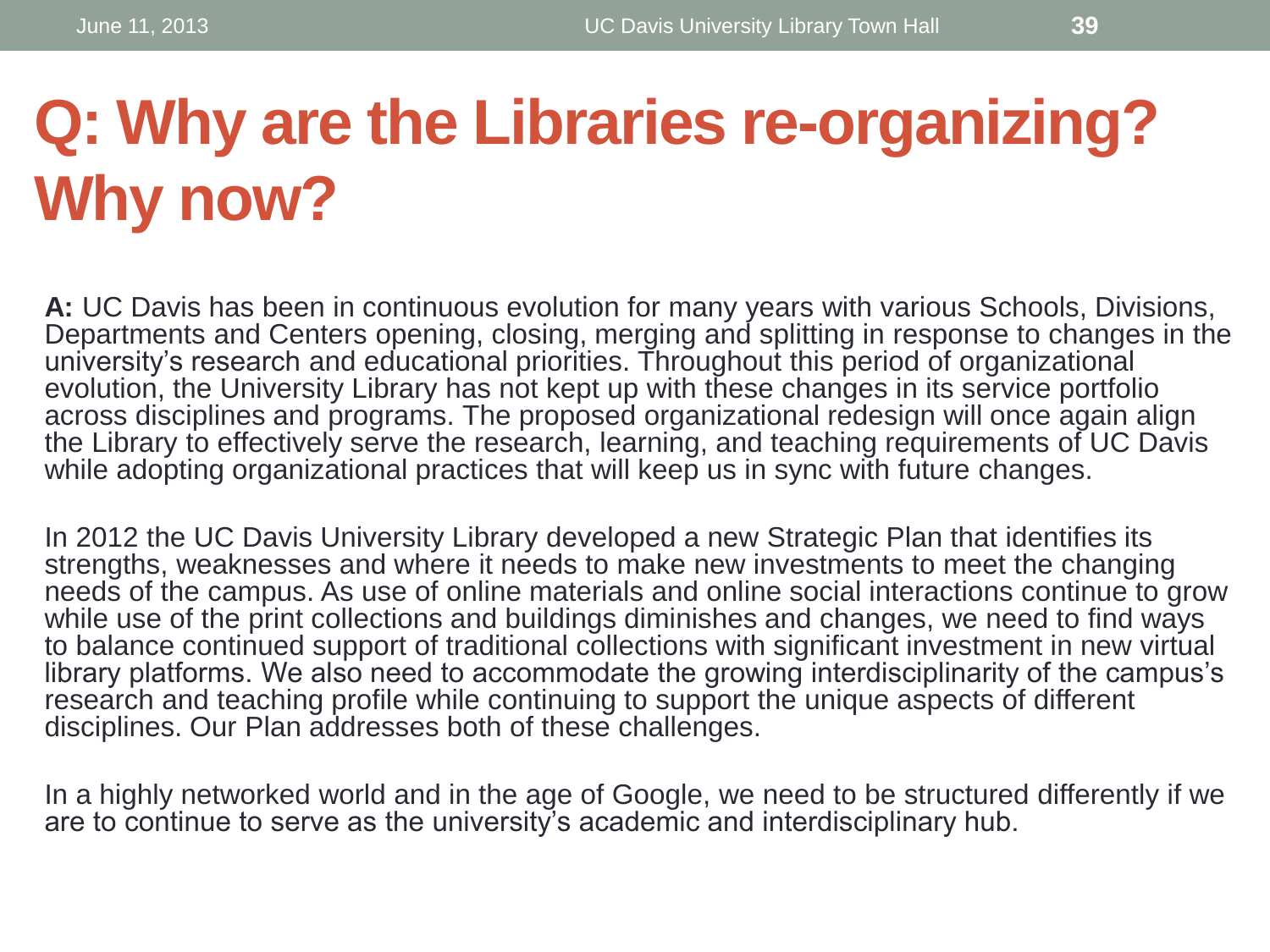# **Timing**

#### Fall 2013: Phase 1

- New organizational structure implemented,
- Little or no changes to current positions

#### July of 2014: complete Phase 2

- New senior leadership positions in place
- New staff positions and organizational processes in place
- Assessment and evaluation process underway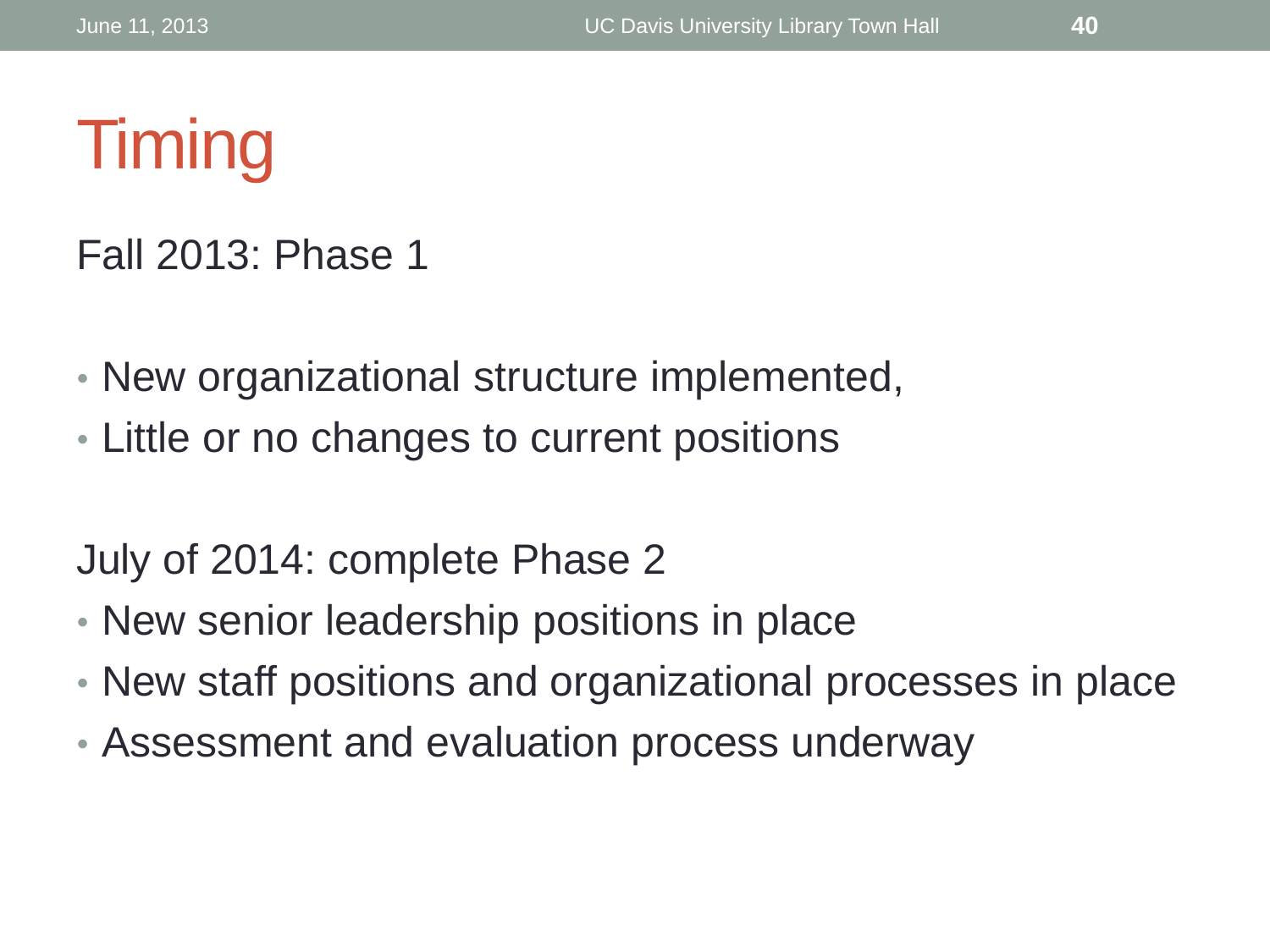# Next Steps

- Leadership team will work on next level of design (departments and programs)
- Working sessions to get input from staff on the design
- Staff committee will be established to work with the leadership team, LAUC-D, Organizational Excellence, HR, Labor Relations, and other key stakeholders
- Planning for staff self-assessment; training in stress management and resilience, and managing through transition, as needed